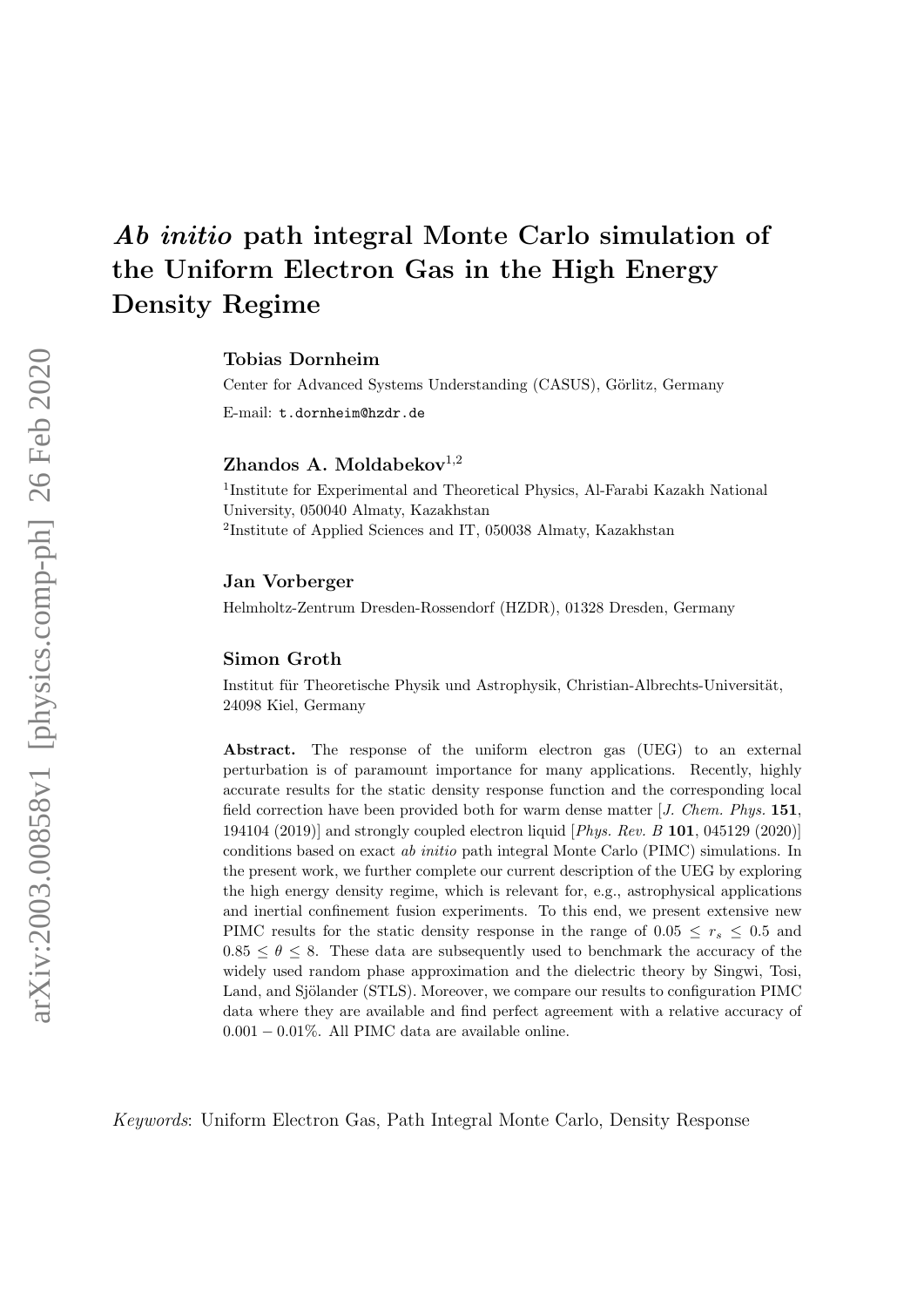# 1. Introduction

The uniform electron gas (UEG), also known as jellium or quantum one-component plasma, is defined as a system of Coulomb interacting electrons in a neutralizing homogeneous background and constitutes one of the most import model systems in physics and chemistry [\[1,](#page-22-0) [2,](#page-22-1) [3\]](#page-22-2). Having been introduced as a simple model description for conduction electrons in metals  $[4]$ , the UEG exhibits a variety of interesting effects, such as Wigner crystallization [\[5,](#page-22-4) [6,](#page-22-5) [7\]](#page-22-6) and a possible incipient excitonic mode which has been predicted to appear at low density  $[8, 9, 10, 11]$  $[8, 9, 10, 11]$  $[8, 9, 10, 11]$  $[8, 9, 10, 11]$  $[8, 9, 10, 11]$  $[8, 9, 10, 11]$  $[8, 9, 10, 11]$ .

Moreover, the availability of highly accurate quantum Monte Carlo (QMC) data [\[12,](#page-22-11) [13,](#page-22-12) [14,](#page-22-13) [15,](#page-22-14) [16\]](#page-23-0) at metallic densities and zero-temperature has sparked remarkable developments in many fields, most notably the hitherto unequaled success of density functional theory (DFT) regarding the description of real materials [\[17,](#page-23-1) [18\]](#page-23-2).

Recently, the interest in matter under extreme conditions [\[19\]](#page-23-3) has led to the need for analogous quantum Monte Carlo data at finite temperature. Of particular importance is the so-called warm dense matter (WDM) regime, which is defined by two characteristic parameters that are both of the order of one: i) the density parameter  $r_s = \bar{r}/a_B$ (with  $\bar{r}$  and  $a_B$  being the average inter-particle distance and first Bohr radius) and ii) the reduced temperature  $\theta = k_{\rm B}T/E_{\rm F}$  (with  $k_{\rm B}$  and  $E_{\rm F}$  being the Boltzmann constant and Fermi energy [\[1\]](#page-22-0)), cf. Fig. [1](#page-3-0) below. These conditions occur in astrophysical objects like giant planet interiors [\[20,](#page-23-4) [21,](#page-23-5) [22\]](#page-23-6) and are expected to manifest on the pathway towards inertial confinement fusion [\[23\]](#page-23-7). Furthermore, WDM is nowadays routinely realized in large research facilities around the globe like the Linac Coherent Light Source (LCLS) [\[24\]](#page-23-8), the National Ignition Facility (NIF) [\[25\]](#page-23-9), and the European XFEL [\[26\]](#page-23-10) which came into operation only recently. A topical review article where different experimental techniques on WDM are introduced can be found in Ref. [\[27\]](#page-23-11).

From a theoretical perspective [\[28,](#page-23-12) [29\]](#page-23-13), the description of WDM is rendered difficult by the simultaneous presence of Coulomb correlations (ruling out weak-coupling expansions like Green functions [\[30,](#page-23-14) [31,](#page-23-15) [32,](#page-23-16) [33,](#page-23-17) [34,](#page-23-18) [35\]](#page-23-19)), thermal excitations (ruling out ground-state methods like diffusion Monte Carlo [\[36\]](#page-23-20)), and quantum degeneracy effects (ruling out classical and semi-classical methods like molecular dynamics [\[37\]](#page-23-21)), leaving computationally expensive thermal QMC methods as the most promising choice [\[3,](#page-22-2) [38,](#page-23-22) [39\]](#page-23-23). Yet, QMC simulations of warm dense electrons have been prevented for decades by the infamous fermion sign problem (FSP, see Ref. [\[106\]](#page-27-0) for a topical review article), which leads to an exponential increase in computation cost with increasing system size or decreasing temperature. In particular, the widely used path integral Monte Carlo (PIMC) method  $[40, 41, 42]$  $[40, 41, 42]$  $[40, 41, 42]$  $[40, 41, 42]$  $[40, 41, 42]$  cannot access significant parts of the WDM regime, which sparked the need for new developments.

This demand was met recently by a surge of new developments in the field of fermionic QMC simulations at finite temperature, e.g., Refs. [\[43,](#page-24-3) [44,](#page-24-4) [45,](#page-24-5) [46,](#page-24-6) [47,](#page-24-7) [48,](#page-24-8) [49,](#page-24-9) [50,](#page-24-10) [51,](#page-24-11) [52\]](#page-24-12). On the one hand, Dornheim and co-workers [\[47,](#page-24-7) [48,](#page-24-8) [53\]](#page-24-13) have introduced the so-called permutation blocking PIMC (PB-PIMC) method, which significantly alleviates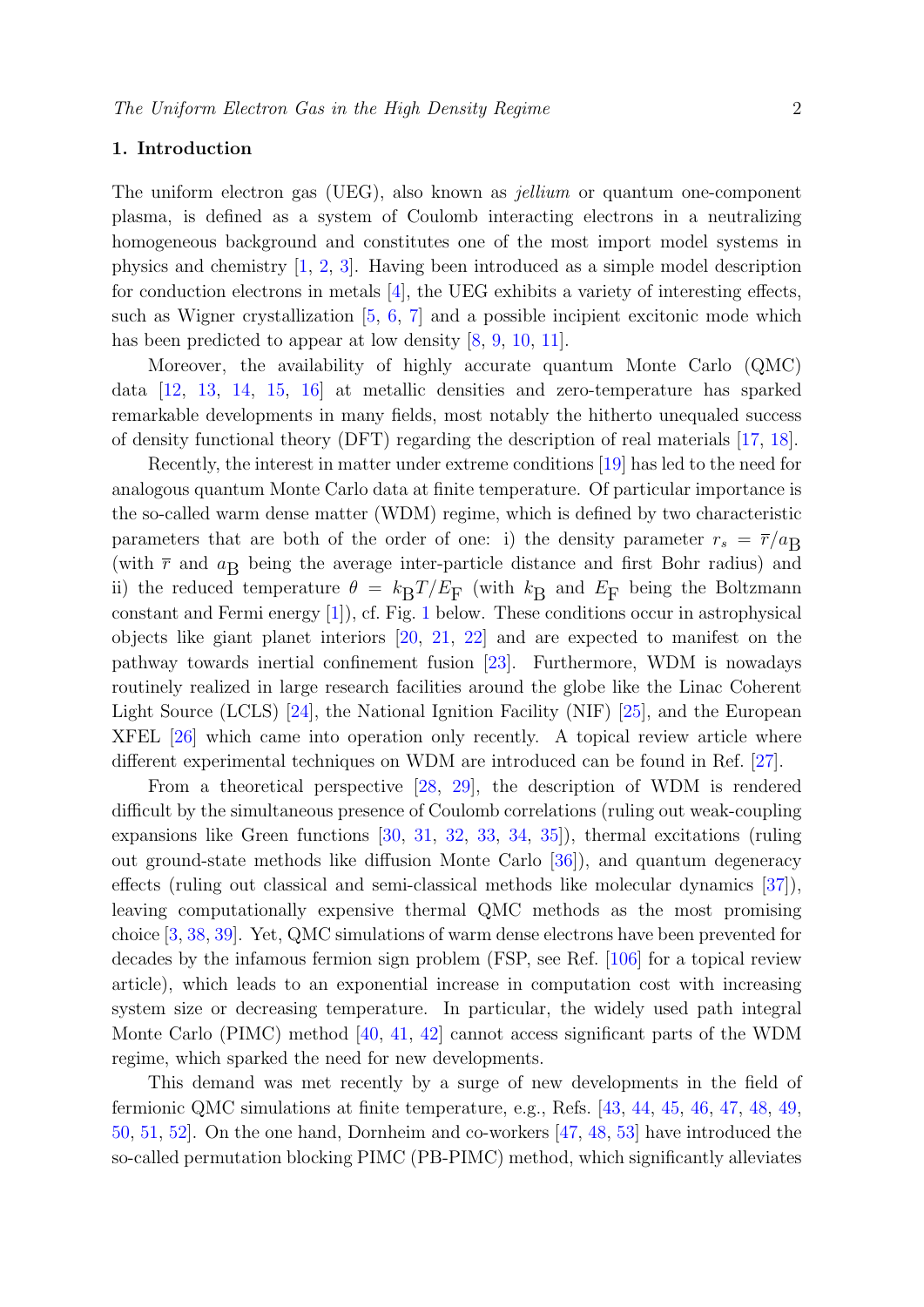the FSP in the standard PIMC method, and, thus, is more efficient when quantum degeneracy effects are important. On the other hand, two independent groups have simultaneously developed two QMC methods that are complementary to PIMC and PB-PIMC, as they are efficient at high density and strong degeneracy, but break down with increasing coupling strength, where (PB-)PIMC simulations are comparably easy. Both methods are similar in spirit, since they are formulated in antisymmetric Fock space and use determinants of plane waves as basis sets. The density matrix QMC method [\[54,](#page-24-14) [45\]](#page-24-5) constitutes the extension of the full configuration interaction QMC method [\[55\]](#page-24-15) to finite temperature and can be viewed as a realization of diffusion Monte Carlo in second quantization. In contrast, the configuration PIMC (CPIMC) approach [\[56,](#page-24-16) [44,](#page-24-4) [49\]](#page-24-9) can be viewed as a Metropolis Monte Carlo [\[57\]](#page-24-17) evaluation of the exact infinite perturbation expansion around the ideal system, and is more similar to real-space PIMC.

The bottom line is that the combination of CPIMC at high density with PB-PIMC at strong coupling has allowed for the first full description of the warm dense UEG in the range of  $0 \le r_s \le 20$  with an unprecedented accuracy of ~ 0.3% [\[58,](#page-24-18) [3\]](#page-22-2). More specifically, Groth and co-workers [\[58\]](#page-24-18) have parametrized the exchange-correlation free energy  $f_{\text{XC}}$  of the UEG, which, in principle, gives access to all thermodynamic quantities of the UEG and can be used for thermal DFT calculations [\[59,](#page-24-19) [60\]](#page-25-0) on the level of the local density approximation [\[61\]](#page-25-1). Yet, one crucial piece regarding the behaviour of warm dense electrons was still missing: the response of the UEG to an external perturbation, which is described by the density response function  $[62]$ 

<span id="page-2-0"></span>
$$
\chi(q,\omega) = \frac{\chi_0(q,\omega)}{1 - 4\pi/q^2[1 - G(q,\omega)]\chi_0(q,\omega)} \quad . \tag{1}
$$

Here  $\chi_0(q,\omega)$  denotes the density response function of the ideal (i.e., noninteracting) system that is known from theory [\[1\]](#page-22-0), and  $G(q,\omega)$  is the local field correction (LFC) that includes the complete, wave number-resolved description of exchange–correlation effects. Consequently, the LFC is of paramount importance for many applications, such as the calculation of electrical and thermal conductivities [\[63,](#page-25-3) [64\]](#page-25-4), the construction of effective potentials [\[65,](#page-25-5) [66,](#page-25-6) [67\]](#page-25-7), the incorporation of correlation effects into quantum hydrodynamics [\[68,](#page-25-8) [69,](#page-25-9) [70,](#page-25-10) [28\]](#page-23-12), and the development of advanced exchange–correlation functionals for DFT [\[71,](#page-25-11) [72,](#page-25-12) [73,](#page-25-13) [74\]](#page-25-14).

Very recently, we have achieved a major breakthrough by presenting a machinelearning based representation of the static LFC  $G(q) = G(q, 0)$  covering the entire relevant WDM regime,  $0.7 \le r_s \le 20$ . This is illustrated in Fig. [1,](#page-3-0) where we show the  $r_s$ - $\theta$ -plane for the relevant parameters. The black squares at  $r_s = 2, 5$  and 10 correspond to the ground-state results by Moroni et al. [\[13\]](#page-22-12) (MCS) and the red crosses to the new PIMC data from Ref. [\[75\]](#page-25-15). These two data sets (in addition to an analytic representation of the MCS data by Corradini et al. [\[77\]](#page-25-16)) were then used to train a deep neural network, which accurately predicts  $G(q; r_s, \theta)$  over the entire shaded green area, i.e., the full WDM regime.

Shortly thereafter, two of us [\[76\]](#page-25-17) have extended these efforts to even stronger coupling strength,  $20 \le r_s \le 100$  (blue diamonds), where the UEG forms an electron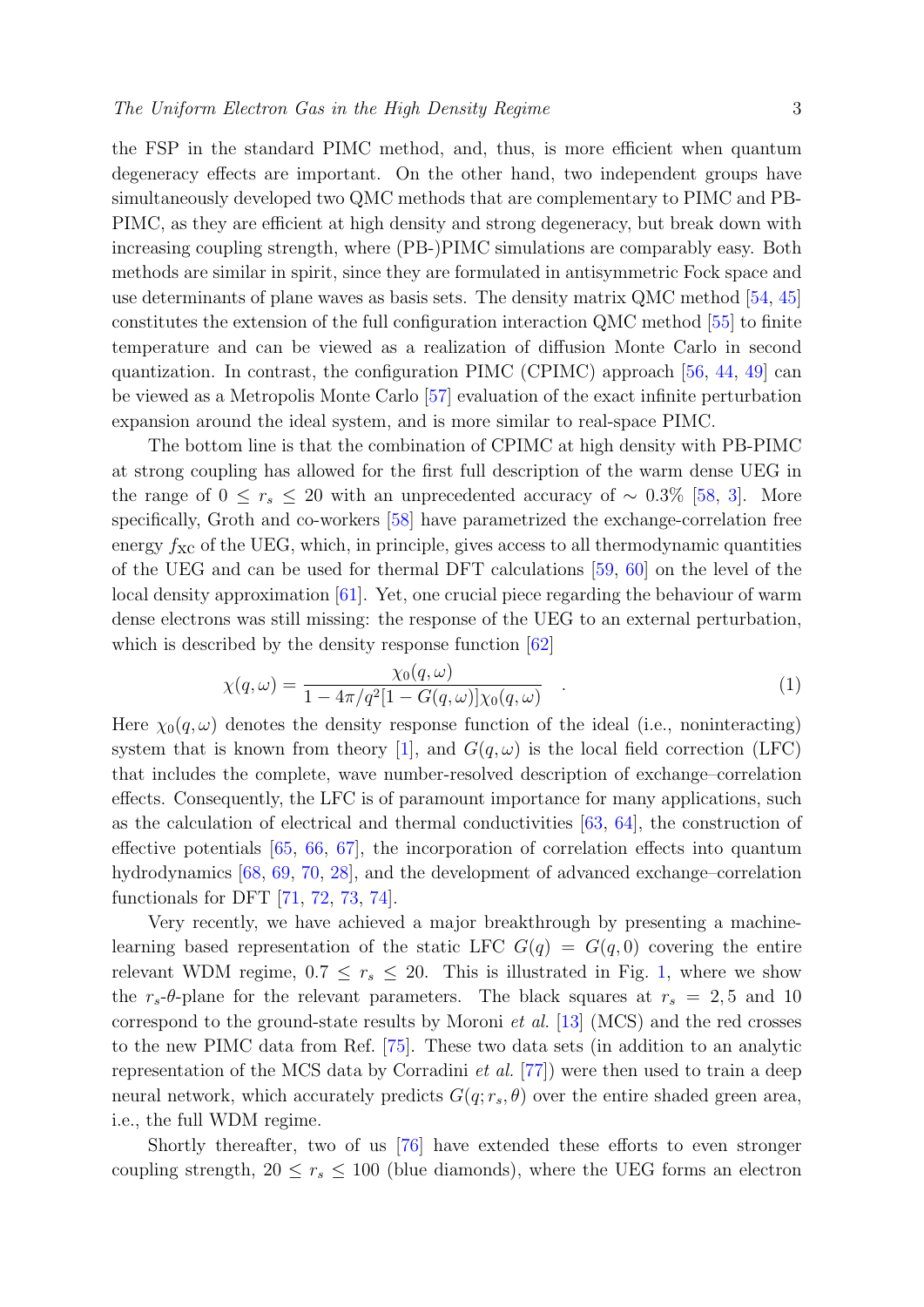

<span id="page-3-0"></span>Figure 1. Parameter overview of quantum Monte Carlo data for the static density response of the uniform electron gas in the  $r_s$ - $\theta$  plane. The shaded green area depicts the validity range of the recent machine-learning representation of the static local field correction of the warm dense electron gas (warm dense matter, WDM) by Dornheim et al. [\[75\]](#page-25-15) that combines PIMC data (red crosses) with the ground-state results by Moroni et al. [\[13\]](#page-22-12). The blue diamonds correspond to the strongly coupled electron liquid (EL) studied in Ref. [\[76\]](#page-25-17). The purple triangles depict our new simulation data for the high-energy-density (HED) regime, with the upward arrows indicating PIMC results for  $\theta = 8$  that is available at  $r_s = 0.05, 0.1, 0.3$ , and 0.5. Moreover, the dashed grey lines correspond to lines of constant temperature.

liquid. In particular, these new data have been used to benchmark different dielectric theories [\[130,](#page-25-18) [131,](#page-25-19) [80\]](#page-25-20), with no approach being able to qualitatively reproduce all features of the QMC data.

Considering the density parameter  $r<sub>s</sub>$ , this leaves two directions for further investigations: on the one hand, the UEG is expected to form a Wigner crystal [\[6\]](#page-22-5) at even lower densities with  $r_s \sim 200$ . While these conditions are currently beyond the capability of experiments, the onset of crystallization is interesting in its own right, and might help to shed light upon open questions such as the formation of a charge-density wave [\[76,](#page-25-17) [81\]](#page-26-0) and a possible excitonic collective mode [\[8,](#page-22-7) [9,](#page-22-8) [10,](#page-22-9) [11\]](#page-22-10). On the other hand, going into the other direction  $(r_s \leq 0.5)$  brings us to the high-energy density (HED) regime, which is important for many applications. For example, neutron star envelopes contain quantum plasmas of electrons and ions with  $10^{-4} \le r_s \le 2$  and with the degeneracy parameter in the range of  $0 \le \theta \lesssim 10$  [\[82,](#page-26-1) [83\]](#page-26-2). For instance, the outer envelope of a neutron star with a density  $\rho = 10^2$  g cm<sup>-3</sup>, surface temperature 10<sup>6</sup> K, and a surface gravity of  $10^{14}$  cm s<sup>-2</sup> contains partially degenerate electrons with  $r_s \simeq 0.4$ and  $\theta \simeq 3$  [\[82\]](#page-26-1). Another astrophysical example is the Solar core with  $r_s \approx 0.2$  and  $\theta \approx 1$ [\[84\]](#page-26-3). In addition, we mention ICF experiments, where dense plasmas with  $0.1 \le r_s \le 2$ and  $\theta \sim 1$  are realized[\[85,](#page-26-4) [84\]](#page-26-3). For example, in the high density shell around the hot spot, deuterium-tritium (DT) plasmas with  $r_s \simeq 0.4$  and  $\theta \simeq 0.9$ , as well as  $r_s \simeq 0.2$ and  $\theta \simeq 0.84$  have been reported in experiments on a cryogenic DT implosion at the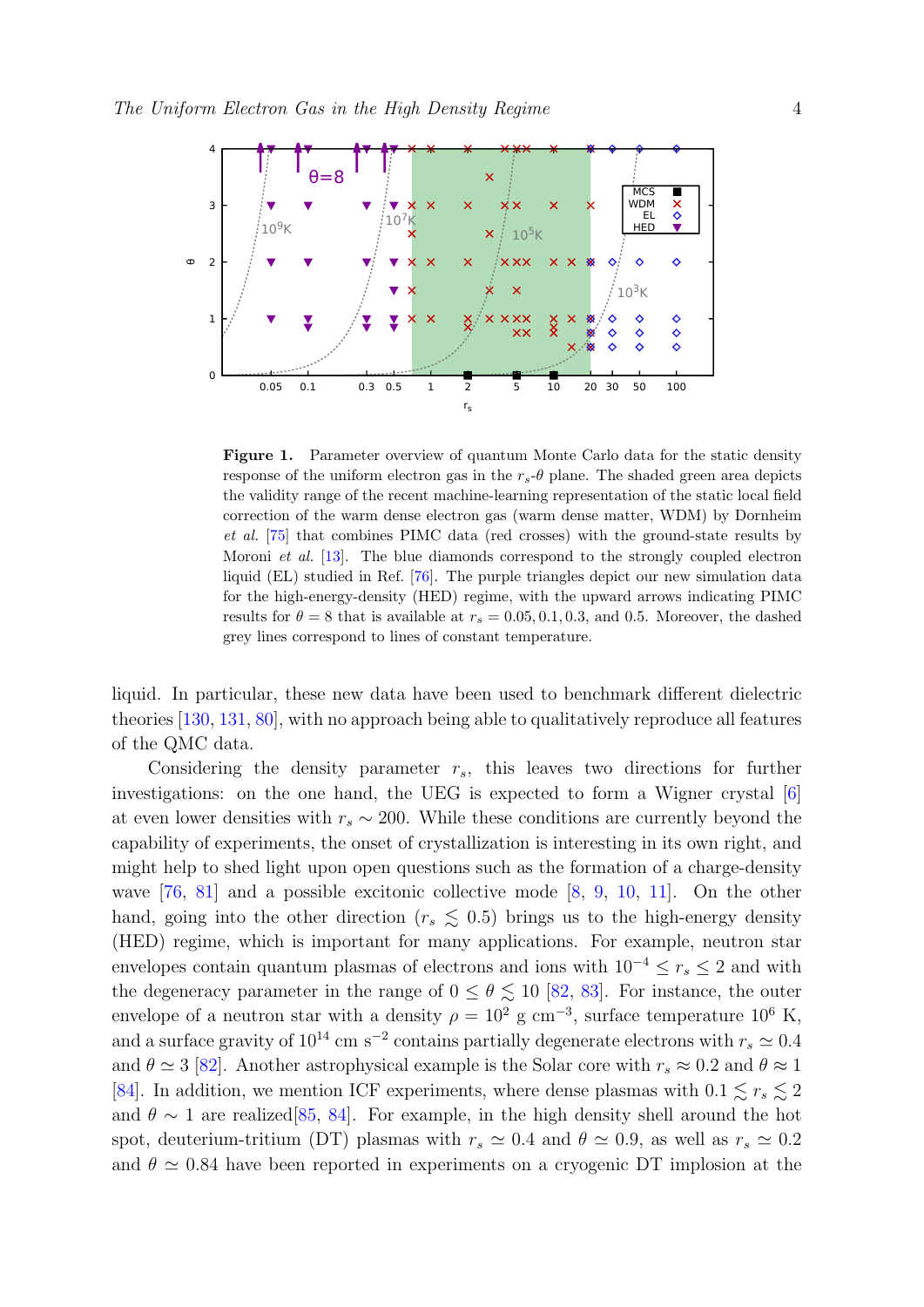# OMEGA facility [\[86,](#page-26-5) [87\]](#page-26-6).

To understand the evolution and physics of the aforementioned astrophysical objects and ICF plasmas, various approximate models have been developed to describe electronic thermodynamic [\[82,](#page-26-1) [83,](#page-26-2) [80\]](#page-25-20) and transport properties [\[88,](#page-26-7) [89,](#page-26-8) [90,](#page-26-9) [91\]](#page-26-10) in the HED regime. While perturbative expansions like the random phase approximation [\[92\]](#page-26-11) are expected to be accurate, benchmarks against more accurate ab initio date are highly desirable. To this end, we have carried out extensive PIMC simulations of the UEG in the range of  $0.05 \le r_s \le 0.5$  (cf. the purple triangles in Fig. [1\)](#page-3-0) to compute the static density response function and, in this way, the static local field correction. These data are then compared against RPA and the finite-temperature extension [\[130,](#page-25-18) [131\]](#page-25-19) of the dielectric approximation by Singiwi et al. [\[93\]](#page-26-12) (STLS), which allows for an unambiguous quantification of the systematic error in both methods. Overall, we find systematic errors of up to a few per cent around intermediate wave numbers, which vanish both towards high temperature and small  $r_s$ , where our PIMC data and the dielectric results cannot be distinguished. This further illustrates the consistency of our PIMC approach to the static density response and corroborates the high quality of the results presented in Refs. [\[75,](#page-25-15) [76,](#page-25-17) [11\]](#page-22-10).

The paper is organized as follows: in Sec. [2,](#page-4-0) we introduce the required theoretical background, starting with a brief introduction to the standard PIMC method (Sec. [2.1\)](#page-4-1), and how it can be used to compute  $\chi(q)$  and  $G(q)$  (Sec. [2.2\)](#page-6-0). The presentation of our simulation results in Sec. [3](#page-7-0) begins with a comprehensive discussion of finite-size effects (Sec. [3.1\)](#page-7-1), where we also briefly touch upon the manifestation of the fermion sign problem over the different physical regimes of the UEG. In Sec. [3.2,](#page-13-0) we present our extensive new PIMC data for  $\chi(q)$  and  $G(q)$ , and investigate the systematic deviations to RPA and STLS. Lastly, we compare PIMC data for the static structure factor  $S(q)$ against previous highly accurate CPIMC data [\[94\]](#page-26-13) and find excellent agreement with a statistical uncertainty of partly below 0.1%. A similar comparison for the density response function of noninteracting fermions is given in the same section. The paper is concluded by a brief summary and outlook in Sec. [4.](#page-20-0)

## <span id="page-4-0"></span>2. Theory

#### <span id="page-4-1"></span>2.1. Path integral Monte Carlo

Let us consider a system of  $N = N_{\uparrow} + N_{\downarrow}$  unpolarized electrons (with  $N_{\uparrow} = N/2$  and  $N_{\downarrow} = N/2$  being the number of spin-up and -down electrons, respectively) at an inverse temperature  $\beta = 1/T$  in a cubic simulation cell of volume  $V = L^3$  in thermodynamic equilibrium (we assume Hartree atomic units throughout this work). In this case, all thermodynamic expectation values can be computed from the canonical partition function, which can be expressed in coordinate space as

<span id="page-4-2"></span>
$$
Z = \frac{1}{N_{\uparrow}! N_{\downarrow}!} \sum_{\sigma_{\uparrow} \in S_{N_{\uparrow}}} \sum_{\sigma_{\downarrow} \in S_{N_{\downarrow}}} \text{sgn}^{\text{f}}(\sigma_{\uparrow}, \sigma_{\downarrow}) \int d\mathbf{R} \langle \mathbf{R} | e^{-\beta \hat{H}} | \hat{\pi}_{\sigma_{\uparrow}} \hat{\pi}_{\sigma_{\downarrow}} \mathbf{R} \rangle \quad . \tag{2}
$$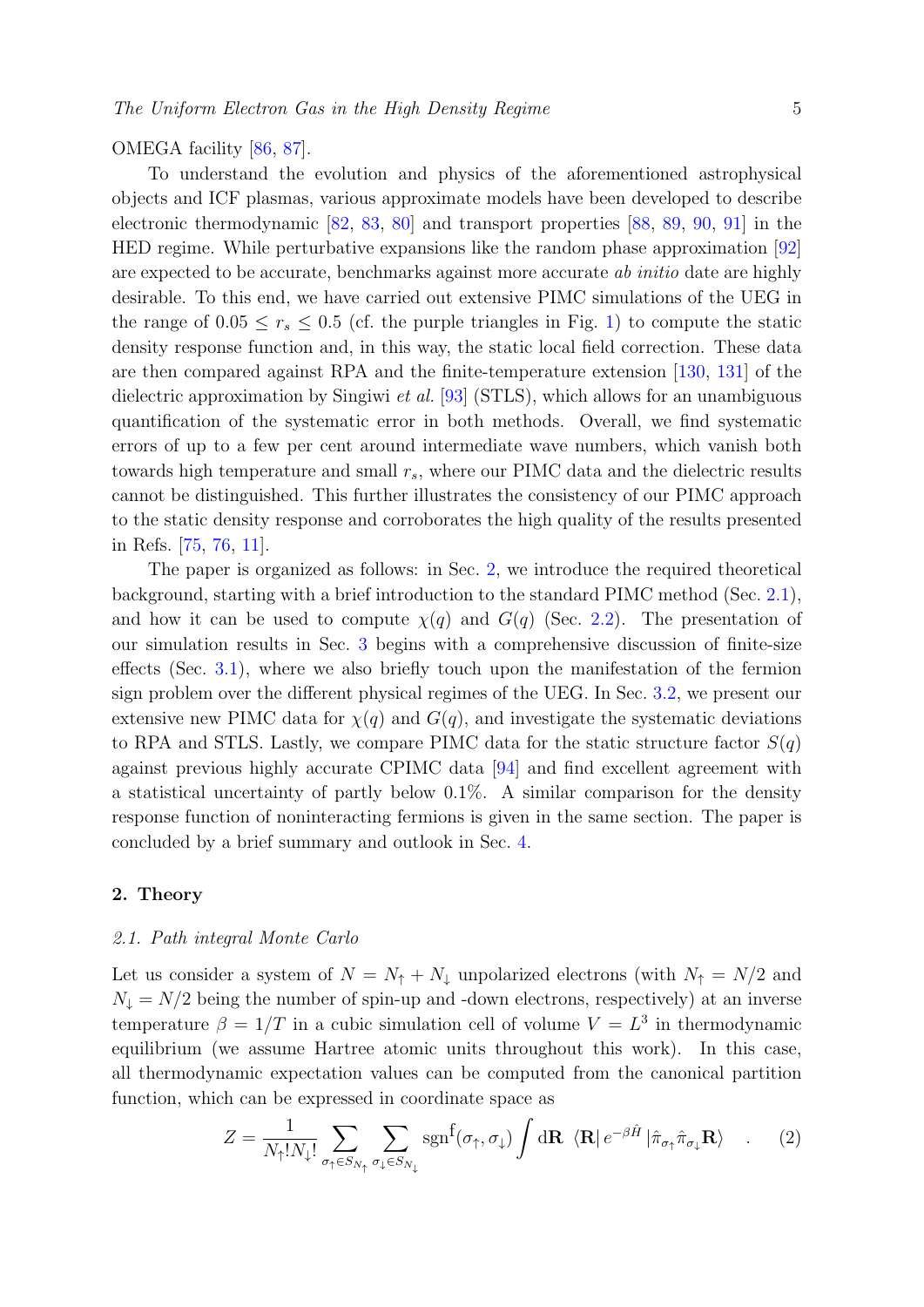Note that the double sums and the corresponding permutation operators  $\hat{\pi}_{\sigma_{\downarrow}}$  ensure the proper antisymmetry of Eq. [\(2\)](#page-4-2) under the exchange of particle coordinates, with the sign function sgn<sup>f</sup> $(\sigma_{\uparrow}, \sigma_{\downarrow})$  being positive (negative) for an even (odd) number of pair exchanges. For the standard path integral Monte Carlo method [\[40,](#page-24-0) [41,](#page-24-1) [42\]](#page-24-2) as it is used throughout this work, one performs a Trotter decomposition of the density operator  $\hat{\rho} = e^{-\beta \hat{H}}$  and eventually recasts Eq. [\(2\)](#page-4-2) into the form

<span id="page-5-0"></span>
$$
Z = \int d\mathbf{X} \; W(\mathbf{X}) \quad , \tag{3}
$$

which allows for the usual interpretation in terms of the classical isomorphism [\[95\]](#page-26-14): the partition function is given as the sum over all possible paths  $X$  in the imaginary time, and each path has to be taken into account with the appropriate configuration weight  $W(X)$ , which is a function that can be readily evaluated. We note that a more detailed derivation of Eq. [\(3\)](#page-5-0) in particular and the PIMC method in general has already been presented elsewhere [\[42,](#page-24-2) [3,](#page-22-2) [96\]](#page-26-15) and need not be repeated here.

The basic idea of the standard PIMC approach is to stochastically sample the paths **X** according to  $P(X) = W(X)/Z$  using the Metropolis algorithm [\[57\]](#page-24-17). For bosons (such as ultracold atoms, see, e.g., Refs. [\[97,](#page-26-16) [98,](#page-26-17) [99\]](#page-26-18)) and boltzmannons (i.e., distinguishable particles  $[100, 101]$  $[100, 101]$  $[100, 101]$ ,  $P(X)$  is strictly positive and quasi-exact simulations of up to  $N \sim 10^4$  particles are possible [\[102,](#page-26-21) [103\]](#page-26-22). For fermions (such as electrons, which we simulate in this work), on the other hand,  $P(X)$  can be both positive and negative and, thus, cannot be interpreted as a probability distribution.

In order to still use the PIMC method, one must evaluate the ratio

$$
\langle \hat{A} \rangle = \frac{\langle \hat{A}\hat{S} \rangle'}{\langle \hat{S} \rangle'} \quad , \tag{4}
$$

where  $\langle \ldots \rangle'$  indicates the expectation value that is obtained by using the absolute value of the weight function  $W(\mathbf{X})$ . The denominator is typically simply denoted as the average sign S and constitutes a measure for the degree of cancellations due to positive and negative contributions to Z. Moreover, it is straightforward to see that the sign exponentially decreases both with  $\beta$  and the system size N, which is the origin of the notorious fermion sign problem [\[104,](#page-26-23) [105\]](#page-27-1), see Ref. [\[106\]](#page-27-0) for a topical review article. More specifically, the relative statistical uncertainty from a fermionic Monte Carlo calculation is inversely proportional to S [\[107\]](#page-27-2),

<span id="page-5-1"></span>
$$
\frac{\Delta A}{A} \sim \frac{1}{S\sqrt{N_{\text{MC}}}} \quad , \tag{5}
$$

which leads to an *exponential wall* for large systems and low temperatures, which can only be compensated by increasing the number of Monte Carlo samples as  $1/\sqrt{N_{\text{MC}}}$ . In fact, Eq. [\(5\)](#page-5-1) constitutes the main obstacle in our work, and limits our simulations to  $0.85 \leq \theta$  and  $N \leq 34$ , cf. Fig. [2.](#page-7-2)

For completeness, we mention that all simulation results shown in this work have been obtained using a canonical adaption [\[108\]](#page-27-3) of the worm algorithm developed by Boninsegni et al. [\[102,](#page-26-21) [102\]](#page-26-21).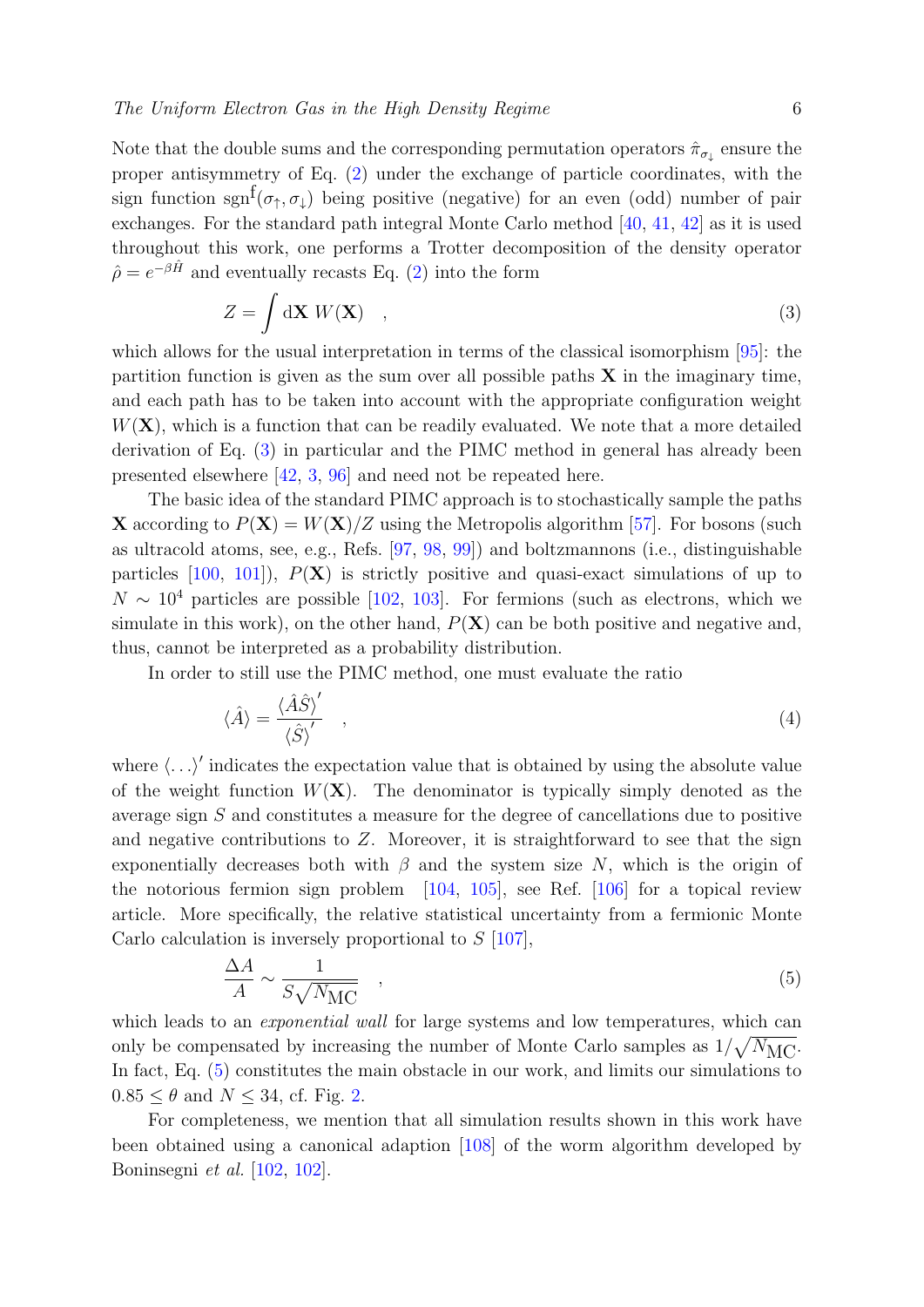## <span id="page-6-0"></span>2.2. Static density response

The central goal of the present work is to use the PIMC method to compute highly accurate data for the static density response function  $\chi(q)$  and, if possible, the static local field correction  $G(q)$ , cf. Eq. [\(1\)](#page-2-0).

In the ground state, this is done by actually simulating a harmonically perturbed system and subsequently quantifying the deviation towards the unperturbed uniform system [\[13,](#page-22-12) [109,](#page-27-4) [110,](#page-27-5) [111,](#page-27-6) [112\]](#page-27-7). Recently, this idea was extended to finite temperature in Refs. [\[113,](#page-27-8) [114\]](#page-27-9) using the novel PB-PIMC and CPIMC methods. While the simulation of the inhomogeneous system does indeed give exact results for  $\chi(q)$  and can be used even beyond the validity range of linear response theory, it suffers from a major drawback: one has to perform separate simulations of the perturbed system for each individual value of the wave number  $q$ . In addition, one should vary the perturbation amplitude as well to ensure that linear response theory is still accurate.

For this reason, the first extensive results for the static density response function of the warm dense UEG [\[75,](#page-25-15) [11\]](#page-22-10) were obtained by invoking the imaginary-time version of the fluctuation–dissipation theorem [\[109\]](#page-27-4),

<span id="page-6-1"></span>
$$
\chi(q) = -n \int_0^\beta d\tau \ F(q, \tau) \quad , \tag{6}
$$

with  $F(q, \tau)$  being the usual intermediate scattering function [\[115\]](#page-27-10) evaluated at an imaginary time argument  $\tau \in [0, \beta],$ 

<span id="page-6-2"></span>
$$
F(q,\tau) = \frac{1}{N} \langle \rho(q,\tau)\rho(-q,0) \rangle \quad . \tag{7}
$$

In particular, Eq. [\(6\)](#page-6-1) allows to compute the full wave-number dependence of the static density response function from a single PIMC simulation of the unperturbed UEG, which leads to a substantial speed-up.

As a side-note, we mention that the estimation of imaginary-time correlation functions such as Eq. [\(7\)](#page-6-2) is routinely done within the standard PIMC method, see Refs. [\[116,](#page-27-11) [117,](#page-27-12) [118,](#page-27-13) [119\]](#page-27-14) for a few examples. On the other hand, no estimator for  $F(q, \tau)$ does yet exist for the CPIMC method, although first results for the Matsubara Green function were recently presented by Groth [\[120\]](#page-27-15). Moreover, the PB-PIMC method, too, is not well suited to exploit Eq.  $(6)$ , as it is only efficient when the number of imaginarytime slices is small. In that case, however, the integral along the  $\tau$ -axis is afflicted with a large discretization error, thereby substantially limiting the accuracy of the results. Therefore, the standard PIMC method as described in Sec. [2.1](#page-4-1) constitutes the method of choice despite the more severe sign problem.

Once PIMC data for  $\chi(q)$  is available, the static local field correction can be directly computed by solving Eq. [\(1\)](#page-2-0),

<span id="page-6-3"></span>
$$
G(q) = 1 - \frac{q^2}{4\pi} \left( \frac{1}{\chi_0(q)} - \frac{1}{\chi(q)} \right).
$$
 (8)

We note that both the PIMC data for  $\chi^N(q)$  and  $\chi_0^N(q)$  are subject to a system-size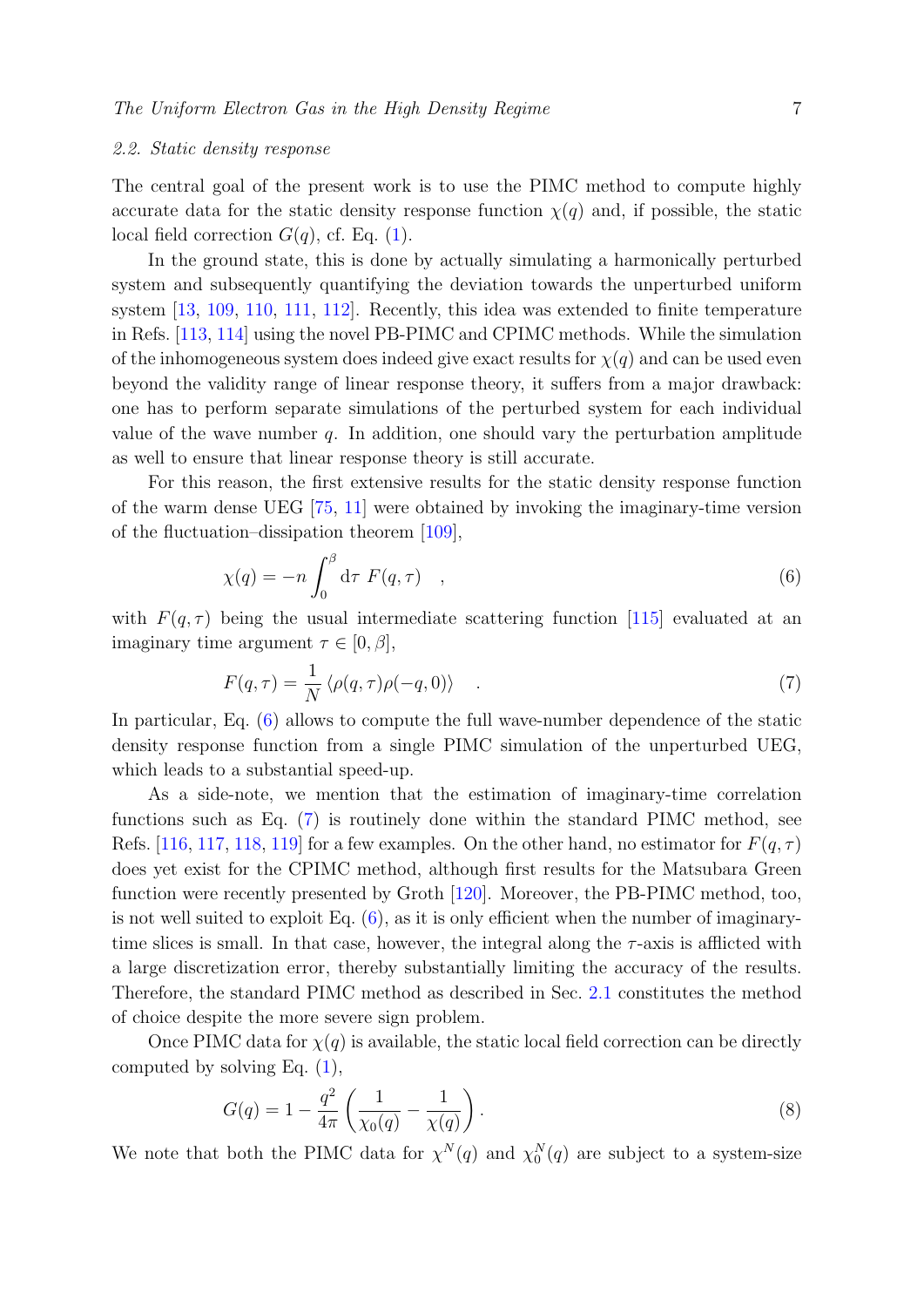

<span id="page-7-2"></span>Figure 2. PIMC results for the average sign S plotted versus the density parameter  $r_s$  at  $\theta = 1$  for  $N = 14$  (purple triangles),  $N = 20$  (green crosses), and  $N = 34$  (red circles). The dashed vertical lines indicate the different physical regimes denoted as HED (high-energy density,  $0 \le r_s \le 0.6$ ), WDM (warm dense matter,  $0.6 \le r_s \le 20$ ), and EL (electron liquid,  $20 \lesssim r_s \lesssim 100$ ).

dependence and, hence, cannot be used to describe the thermodynamic limit

$$
\chi(q) = \lim_{N \to \infty} \chi^N(q) \quad . \tag{9}
$$

Luckily, Moroni et al. [\[110,](#page-27-5) [13\]](#page-22-12) have reported for the ground state that the corresponding finite-size local field correction  $G^N(q)$  [which is obtained by inserting both  $\chi_0^N(q)$  and  $\chi^{N}(q)$  into Eq. [\(8\)](#page-6-3) does not significantly depend on N,  $G(q) \approx G^{N}(q)$ . Recently, this assumption was empirically confirmed at finite temperature [\[114\]](#page-27-9), and it does indeed hold in the HED regime studied here, see Figs. [5](#page-10-0) and [11.](#page-17-0)

The corresponding static density response function in the thermodynamic limit can then be computed as

<span id="page-7-3"></span>
$$
\chi(q) = \frac{\chi_0(q)}{1 - 4\pi/q^2[1 - G^N(q)]\chi_0(q)} \quad , \tag{10}
$$

with  $\chi_0(q)$  being the ideal response function for  $N \to \infty$ , see, e.g., Ref. [\[1\]](#page-22-0).

# <span id="page-7-0"></span>3. Results

#### <span id="page-7-1"></span>3.1. Finite-size effects

Let us start our discussion of the PIMC data with an examination of finite-size effects. Recall that in this context the fermion sign problem constitutes the main obstacle and limits feasible system sizes to  $N \leq 34$  electrons. This is illustrated in Fig. [2,](#page-7-2) where we show the  $r_{s}$ -dependence of the average sign over several orders of magnitude at the Fermi temperature ( $\theta = 1$ ) for  $N = 14$  (purple triangles),  $N = 20$  (green crosses), and  $N = 34$  (red circles).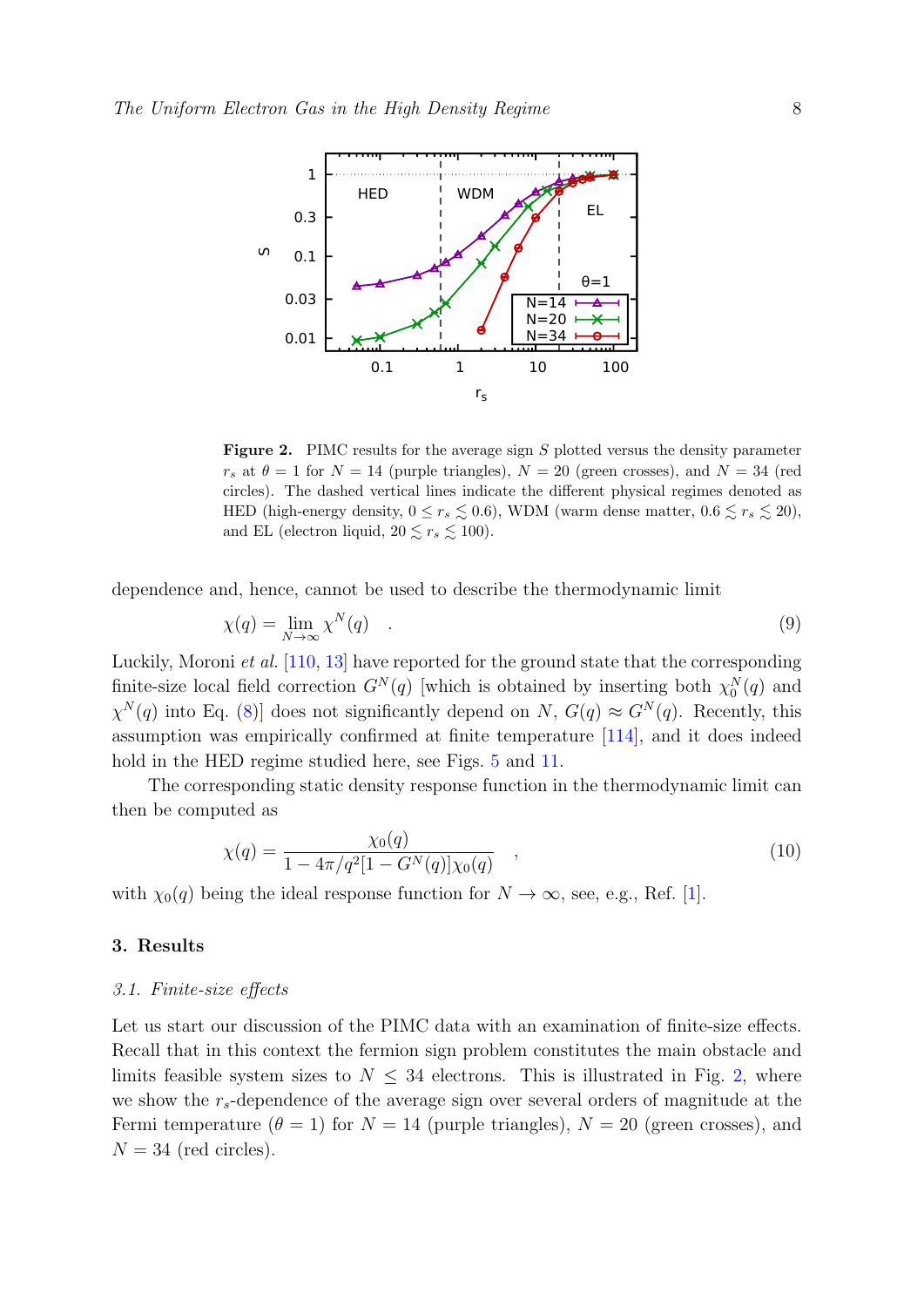At low density  $(r_s \geq 20)$ , Coulomb coupling effects dominate and the UEG forms an electron liquid (EL) [\[76\]](#page-25-17). In practice, paths of individual particles within a standard PIMC simulation are then separated by the strong repulsion, and quantum degeneracy effects are of limited relevance. Consequently, S remains large at these conditions, and the sign problem is not that severe.

The central region of Fig. [2](#page-7-2) (0.6  $\lesssim r_s \lesssim 20$ ) is commonly known as warm dense matter (WDM) [\[3,](#page-22-2) [28\]](#page-23-12) and encompasses typical metallic densities. This regime is characterized by the complicated interplay of i) Coulomb interaction, ii) thermal excitations, and iii) quantum degeneracy effects. For PIMC simulations of electrons, the WDM regime thus constitutes the transition region in which the sign drops from around one (classical limit) and approaches the noninteracting limit with decreasing  $r_s$ . Moreover, we note that PIMC simulations of, e.g.,  $N = 34$  electrons already become unfeasible at  $\theta = 1$  and  $r_s = 2$ , with an average sign of  $S \sim 10^{-2}$ . In particular, Eq. [\(5\)](#page-5-1) implies a ten-thousand fold increase in computation time as compared to a Boltzmann system at the same conditions, which is not possible at present.

Finally, the left part of Fig. [2](#page-7-2) corresponds to the high-energy-density (HED) regime in which we are interested in the present work. At these conditions, the UEG is only weakly coupled, with the Coulomb interaction acting as a relatively small perturbation. As a side note, we mention that this makes the HED regime ideally suited for the CPIMC method due to its formulation as a Monte Carlo evaluation of the exact infinite perturbation series around the ideal system [\[44,](#page-24-4) [3\]](#page-22-2). Moreover, the density matrix QMC method [\[45,](#page-24-5) [46\]](#page-24-6), too, excels under the conditions for similar reasons, see Ref. [\[38\]](#page-23-22) for a recent juxtaposition of fermionic QMC methods at finite temperature. For standard PIMC, on the other hand, the HED regime poses a serious challenge as the average sign is small and eventually attains the respective ideal limit. For example, at  $r_s = 0.05$  and  $\theta = 1$  our PIMC simulations are limited to  $N = 14$  unpolarized electrons.

Due to these limitations, it is of paramount importance to correct for potential finite-size effects in our PIMC results, which will be analyzed in detail below.

Let us start this investigation by briefly considering the raw PIMC data for the imaginary-time density-density correlation function  $F(q, \tau)$  [cf. Eq. [\(7\)](#page-6-2)], which are shown for  $N = 20$  electrons at  $r_s = 0.5$  and  $\theta = 2$  in Fig. [3.](#page-9-0) First and foremost, we note that F is symmetric with respect to  $\tau$  around  $\tau = \beta/2$ , so that a depiction of the half-plane is sufficient. In addition, the  $\tau = 0$  limit is given by the static structure factor  $S(q)$ , which is shown as the red crosses in Fig. [3.](#page-9-0) Although a direct physical interpretation of  $F(q, \tau)$  is rather difficult, we find that it somewhat reflects the degree of structure within the system, and is smooth for the HED regime, but exhibits a pronounced structure in the electron liquid regime, see Ref. [\[76\]](#page-25-17).

For completeness, we also mention the relation

<span id="page-8-0"></span>
$$
F(\mathbf{q},\tau) = \int_{-\infty}^{\infty} \mathrm{d}\omega \ S(\mathbf{q},\omega) e^{-\tau\omega} \quad , \tag{11}
$$

which implies that  $F(q, \tau)$  is connected to the dynamic structure factor  $S(q, \omega)$  by a Laplace transform. In particular, Eq. [\(11\)](#page-8-0) can be used as the starting point for a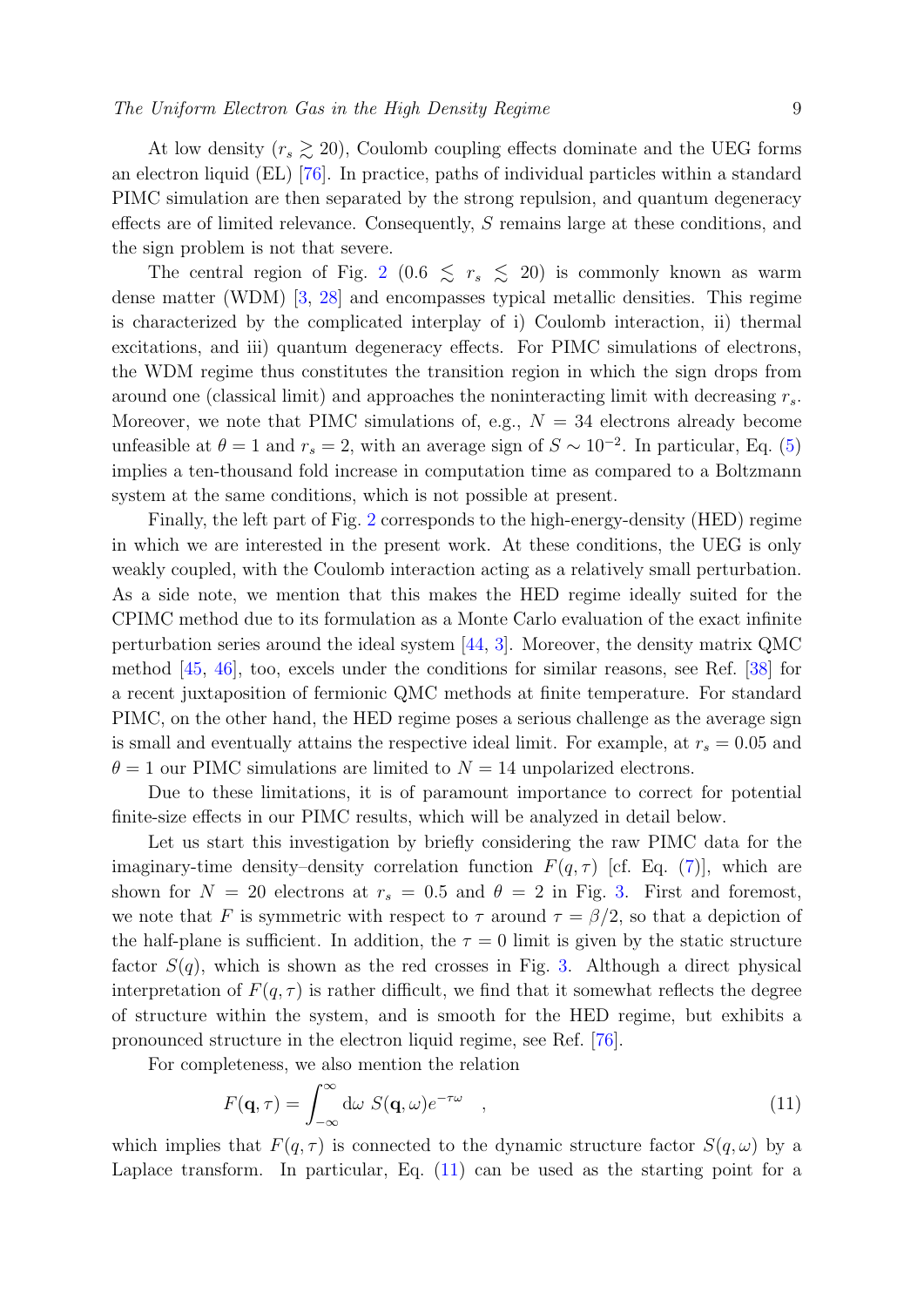

<span id="page-9-0"></span>Figure 3. PIMC results for the imaginary-time density–density correlation function  $F(q, \tau)$  for  $N = 20$  electrons at  $r_s = 0.5$  and  $\theta = 2$ .



<span id="page-9-1"></span>**Figure 4.** Wave-number dependence of the static density response function  $\chi(q)$  for  $r_s = 0.3$  and  $\theta = 4$ . The left panel shows QMC results for  $N = 14$  electrons, with the green crosses and purple triangles corresponding to raw and finite-size corrected PIMC data, and the grey circles to CPIMC results for the noninteracting case. The dashed black and solid red curves depict RPA and STLS results, and the dotted blue curve  $\chi_0(q)$  in the thermodnynamic limit. The right panel shows finite-size corrected data for  $N = 14$  (triangles),  $N = 20$  (circles), and  $N = 34$  (crosses).

reconstruction of  $S(q,\omega)$  (i.e., an inverse Laplace transform), which is a well-known, but notoriously hard problem [\[121,](#page-27-16) [122\]](#page-27-17). While being beyond the scope of the present work, the numerical inversion of Eq.  $(11)$  has recently allowed for the first exact results for  $S(q,\omega)$  of warm dense electrons going from warm dense matter up to the electron liquid regime, see Refs. [\[11,](#page-22-10) [10\]](#page-22-9) for details.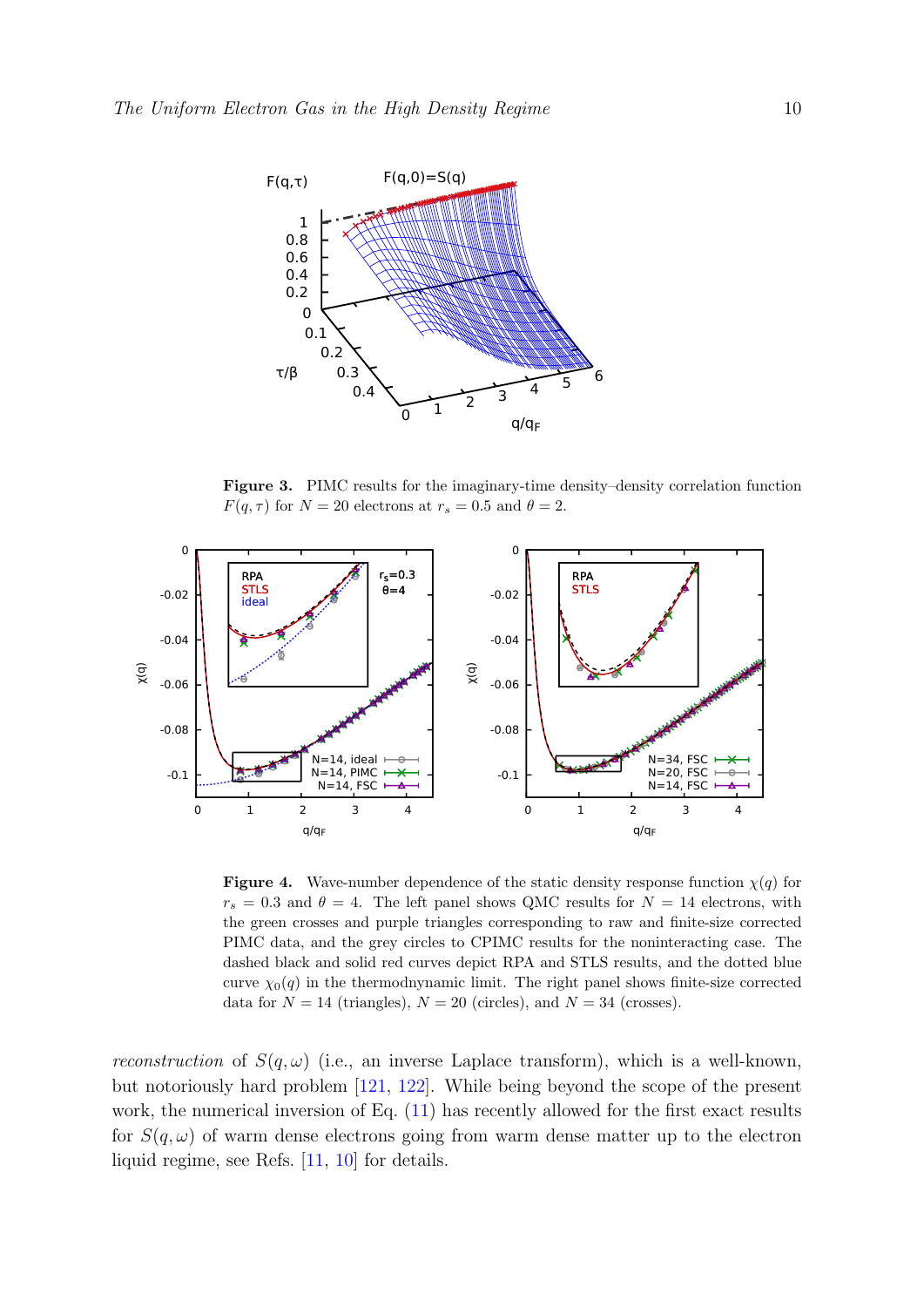

<span id="page-10-0"></span>**Figure 5.** Wave-number dependence of the static local field correction  $G(q)$  for  $r_s = 0.3$  and  $\theta = 4$ . The left panel depicts PIMC data for  $N = 14$ , with the green crosses having been obtained using  $\chi(q)$  in Eq. [\(8\)](#page-6-3), the yellow diamonds using the CPIMC data for  $\chi_0^N(q)$ , and the purple triangles using a cubic basis spline interpolation of the latter. The solid red line depicts STLS and has been included as a reference. The right panel also includes finite-size corrected data for  $N = 20$  electrons (grey circles).

Let us now proceed to the topic at hand, i.e., the calculation of the static density response function  $\chi(q)$  via Eq. [\(6\)](#page-6-1). The results are shown in the left panel of Fig. [4](#page-9-1) for  $N = 14$  electrons at  $r_s = 0.3$  and  $\theta = 4$  as the green crosses. In addition, the dashed black and solid red lines correspond to the RPA and STLS data and are shown as a reference. Note that at such high density and temperature, the two curves almost coincide and the effect of the approximate local field correction from the STLS formalism is small.

Overall, the uncorrected PIMC data and the two dielectric curves exhibit the same qualitative behavior. Still, the PIMC simulation predicts a stronger response around intermediate wave numbers  $q \sim q_F$  (see also the inset showing a magnified segment). To ensure that this effect is not solely an artifact of the finite-size in the PIMC simulation, we apply the finite-size correction from Eq.  $(10)$  as explained in Sec. [2.2.](#page-6-0) The results are shown as the purple triangles and are located nearly halfway between the raw PIMC data and the theoretical curves.

The origin of the finite-size effects is illustrated by the grey circles, which depict CPIMC data for the static density response function of the noninteracting system at the same system size  $(\chi_0^N(q))$ , see Ref. [\[114\]](#page-27-9) for a detailed discussion. Evidently, these data are systematically lower than the corresponding results in the thermodynamic limit (dotted blue curve), which explains the finite-size effects in  $\chi^N(q)$ .

This can be seen particularly well in the left panel of Fig. [5,](#page-10-0) where we show the corresponding results for the static local field correction  $G(q)$ . Again, the solid red curve shows the STLS data and has been included as a reference, whereas it holds  $G(q) = 0$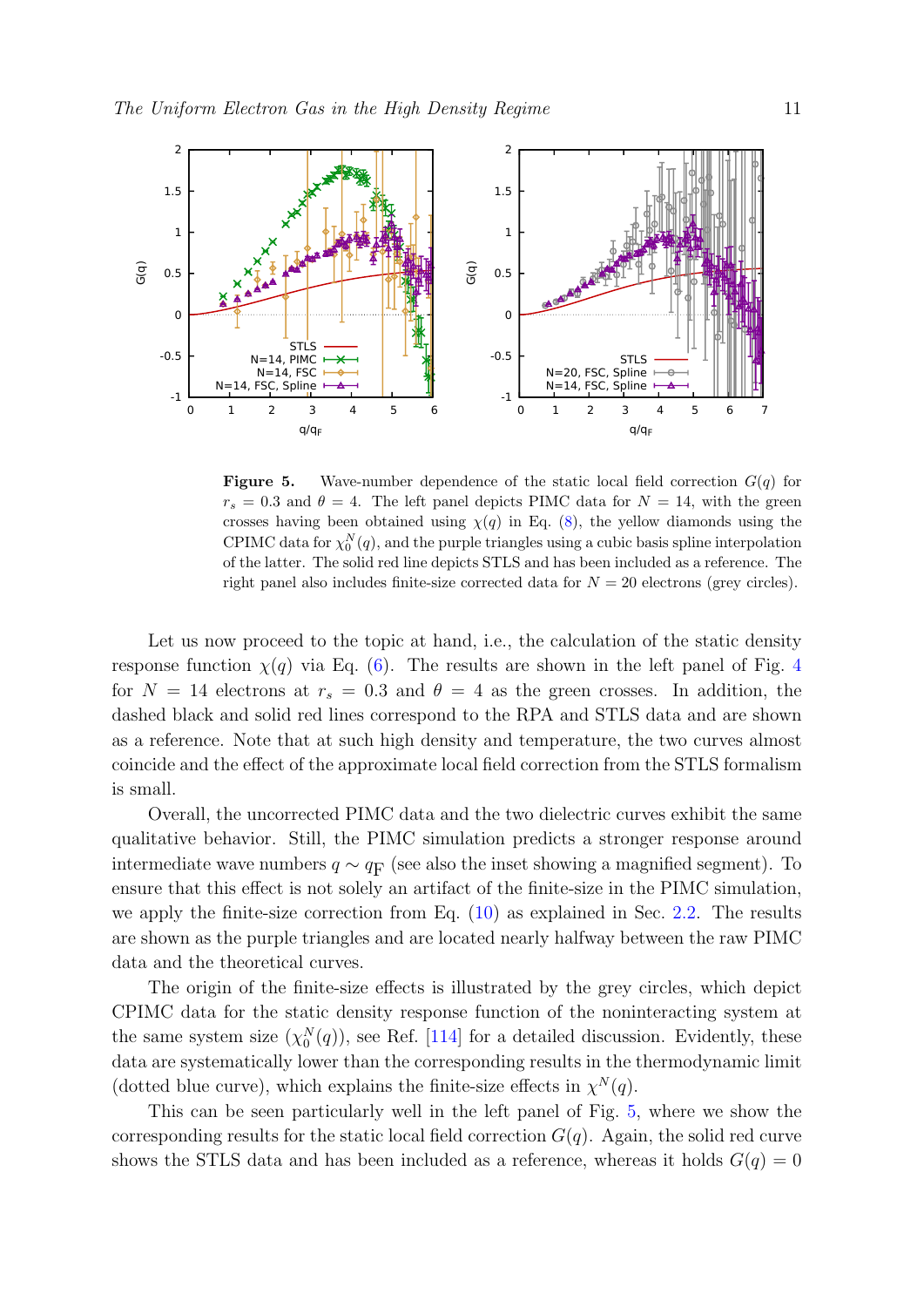in RPA. The green crosses depict the "raw" PIMC data which have been obtained by evaluating Eq. [\(8\)](#page-6-3) using the PIMC data for  $\chi^{N}(q)$ , but  $\chi_{0}(q)$  in the thermodynamic limit. In contrast, the yellow diamonds have been obtained by consistently using both  $\chi^{N}(q)$  and  $\chi_{0}^{N}(q)$ , which leads to a significantly shifted curve. We note that the large error bars for some wave numbers are a consequence of the CPIMC calculation for  $\chi_0^N(q)$ , which is fairly nontrivial and requires the application of boundary conditions with a small twist angle, see Ref. [\[114\]](#page-27-9) for a detailed explanation. This can also be seen by the grey circles in the left panel of Fig. [4,](#page-9-1) which, for example, exhibit small errorbars for the first and third q-value, but a much larger uncertainty for the second.

To mitigate these fluctuations, we use a cubic basis spline to interpolate the CPIMC data for  $\chi_0^N(q)$ . Using the spline to evaluate Eq. [\(8\)](#page-6-3) finally leads to the purple triangles in the left panel of Fig. [5,](#page-10-0) which exhibit the same progression as the yellow diamonds, but are significantly smoother. We note that all data for  $G(q)$  and the corresponding finite-size corrected results for  $\chi(q)$  [see Eq. [\(10\)](#page-7-3)] in this work have been obtained in this way.

The only assumption yet to be verified in order to confirm our data for  $\chi(q)$  is the absence of finite-size effects in  $G(q)$ . This is investigated in the right panel of Fig. [5,](#page-10-0) where we also include PIMC data for  $N = 20$  electrons (grey circles). First and foremost, we note that the statistical uncertainty is significantly increasing with q, which is a direct consequence of Eq.  $(8)$ : for large wave numbers,  $G(q)$  is given by the small difference between two nearly identical functions  $(\chi(q)$  and  $\chi_0(q)$  converge for large  $q$ ), which is subsequently enhanced by the inverse of the Coulomb interaction  $4\pi/q^2$ . Therefore, the relative statistical error of  $G(q)$  monotonically increases, until it cannot be resolved since its effect on  $\chi(q)$  effectively vanishes.

Still, a meaningful comparison between the PIMC data for the two particle numbers is possible for  $q \lesssim 4q<sub>F</sub>$ , and we find perfect agreement between the two data sets. This further illustrated the importance of the CPIMC data for  $\chi_0^N(q)$ , since a substitution of  $\chi_0(q)$  would introduce large finite-size effects in  $G(q)$  as well, cf. the green crosses in the left panel of Fig. [5.](#page-10-0)

Finally, we demonstrate the effect of the finite-size correction for  $\chi(q)$  [Eq. [\(10\)](#page-7-3)] in the right panel of Fig. [4.](#page-9-1) Evidently the three finite-size corrected PIMC data sets are in perfect agreement with each other within the given statistical uncertainty, which further validates our approach, and reveals the difference towards both RPA and STLS as a real effect.

This is further investigated in Fig. [6,](#page-12-0) where we show the relative difference between STLS and our PIMC data for all three particle numbers. All curves exhibit the same expected trend, that is, a vanishing difference for large  $q$  and maximum deviation of 0.3% around the Fermi wave number. For completeness, we mention that the deviations also vanish for  $q \to 0$ , which we have empirically verified for larger  $r_s$ -values, where data for smaller q are available. Yet, the most important point in the context of finite-size corrections is that the three curves are in excellent agreement for all  $q$ , which, again, illustrates the validity of our approach.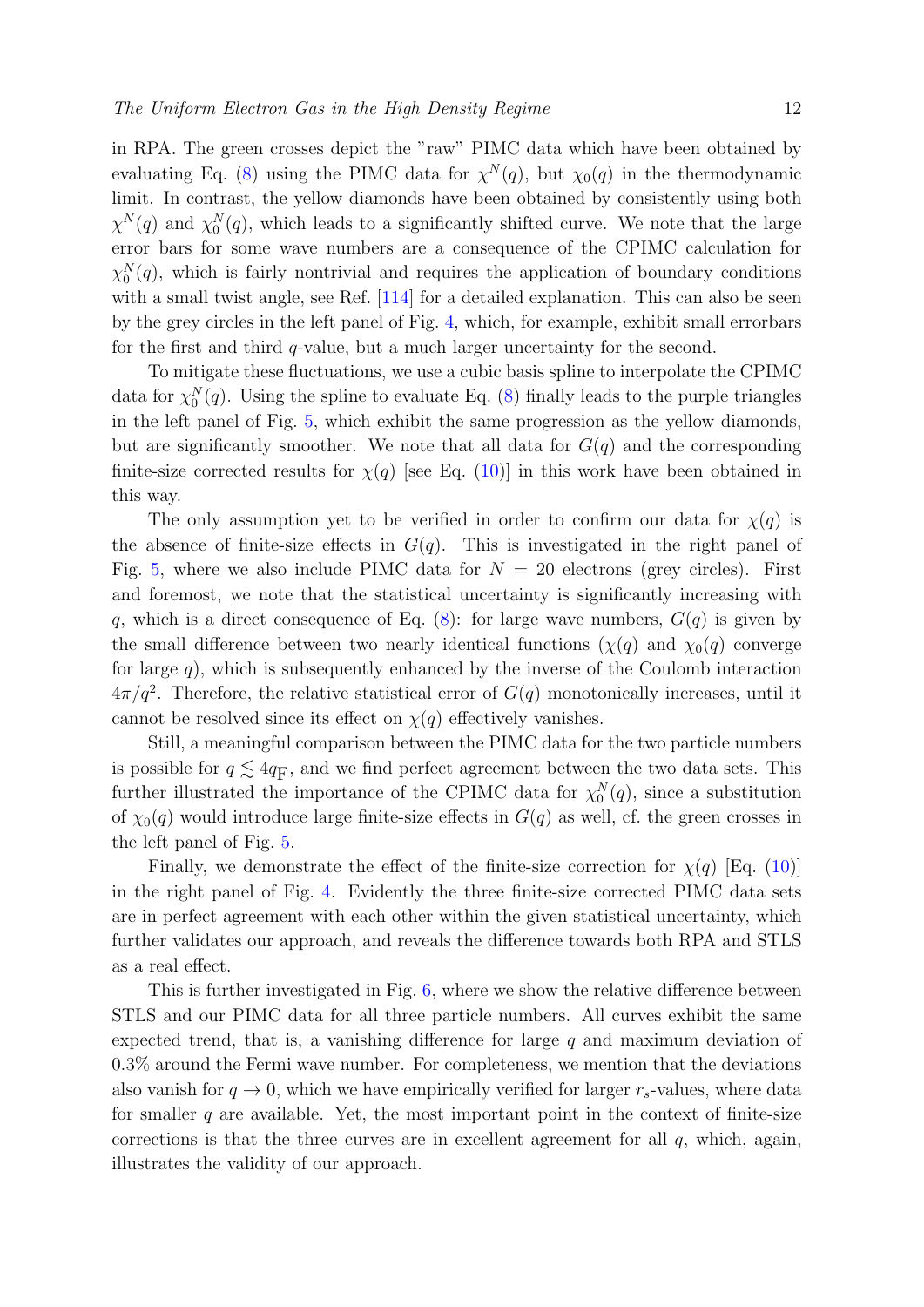

<span id="page-12-0"></span>Figure 6. Relative deviation in the static density response function  $\Delta \chi / \chi_{\rm max}$ between our finite-size corrected PIMC data and STLS for  $r_s = 0.3$  and  $\theta = 4$ . The purple triangles, red circles, and green crosses have been obtained using PIMC results for  $N = 14$ ,  $N = 20$ , and  $N = 34$ , respectively.



<span id="page-12-1"></span>**Figure 7.** Wave-number dependence of the static structure factor  $S(q)$  for  $r_s = 0.3$ and  $\theta = 4$ . The symbols depict our raw PIMC results for  $N = 14, 20, 34$ , and 66. The dashed black, solid red, and dotted blue lines correspond to RPA, STLS, and ideal results and have been included as a reference.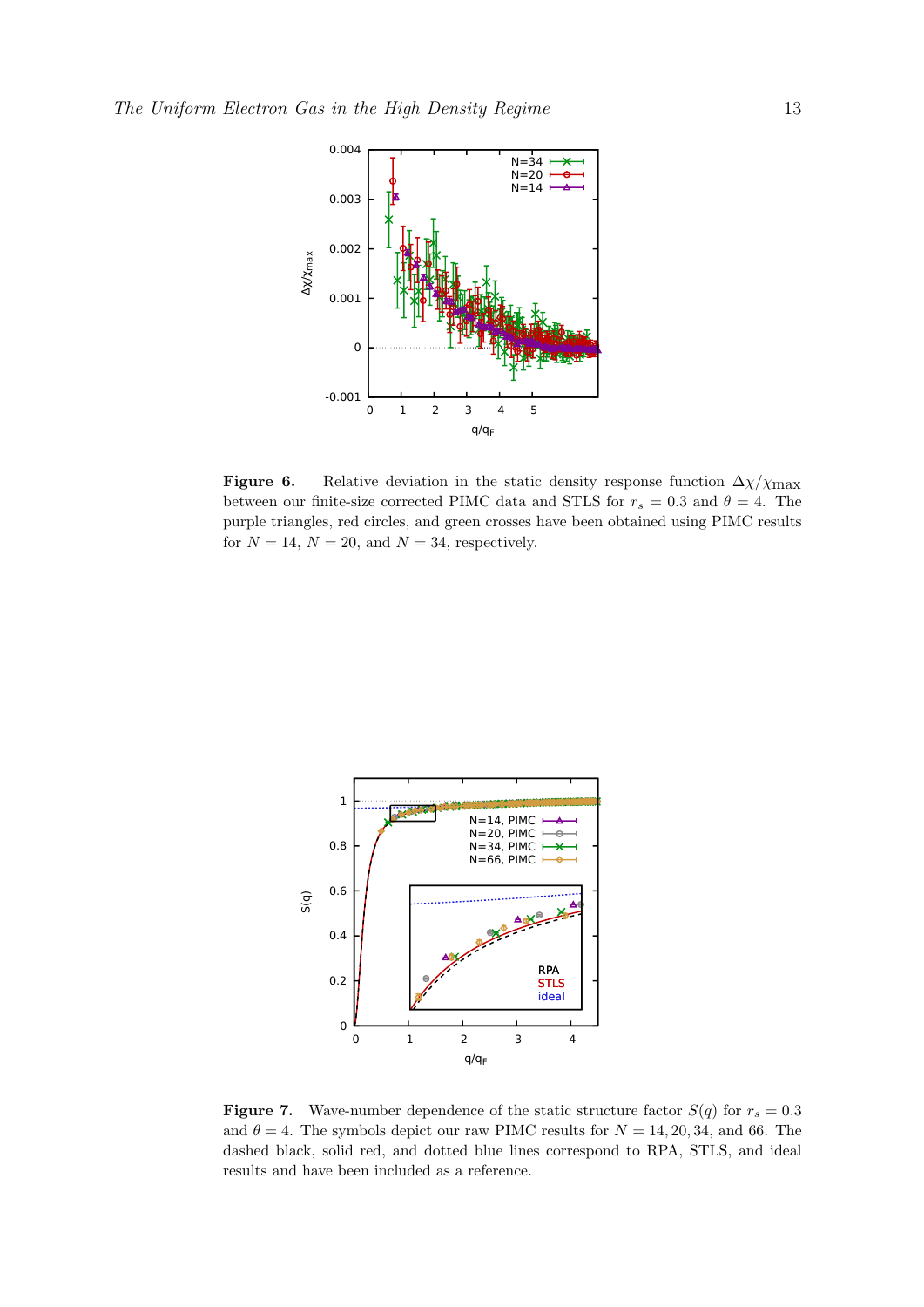#### The Uniform Electron Gas in the High Density Regime 14

Let us conclude this section with a brief look onto the static structure factor  $S(q)$ , which is shown in Fig. [7.](#page-12-1) Firstly, we note that both RPA and STLS exhibit the correct asymptotic behavior predicted by the perfect screening sum-rule [\[123\]](#page-27-18),

$$
\lim_{q \to 0} S(q) = \frac{q^2}{2\omega \rho} \coth\left(\frac{\beta \omega p}{2}\right) \quad , \tag{12}
$$

with  $\omega_{\rm p} = \sqrt{3/r_s^3}$  being the usual plasma frequency, whereas the ideal curve attains substantially larger values. Moreover, we show PIMC data for  $S(q)$  for four different particle numbers N, which do exhibit small, yet significant finite-size effects, as can be seen particularly well for  $N = 14$  (purple triangles) and  $N = 34$  (green crosses) in the inset.

This, however, is of no important consequence, since in the HED regime highly accurate CPIMC data for  $S(q)$  are available for significantly larger particle numbers, see Refs. [\[52,](#page-24-12) [94,](#page-26-13) [3\]](#page-22-2) for details.

A comparison between our new PIMC results and previous CPIMC data is shown in Sec. [3.3.](#page-19-0)

## <span id="page-13-0"></span>3.2. PIMC data for the static density response

Let us now use our PIMC approach to the static density response of the UEG to systematically investigate the systematic errors in the dielectric formalism. In Fig. [8,](#page-14-0) we show  $\chi(q)$  for  $r_s = 0.5$  (top row) and  $r_s = 0.3$  (bottom row) for several values of the reduced temperature  $\theta$ . The different symbols correspond to the finite-size corrected PIMC data and the solid (dashed) lines to the corresponding predictions from STLS (RPA). First and foremost, we note that the curves from all three methods are in qualitative agreement with each other for all parameter combinations: in the limit of small wave numbers, the density response function exhibits a parabolic behaviour [\[123\]](#page-27-18)

<span id="page-13-1"></span>
$$
\lim_{q \to 0} \chi(q) = -\frac{q^2}{4\pi} \quad , \tag{13}
$$

followed by a peak around  $q_F$ , and a slow convergence towards zero in the large  $q$  limit. Recall that the PIMC data are limited to a minimum wave number of  $q_{\text{min}} = 2\pi/L$ by the finite simulation cell and, therefore, cannot access the regime of Eq. [\(13\)](#page-13-1) under the present conditions. This is different at large  $r<sub>s</sub>$ , where, due to the small density, the simulation cells are larger and PIMC data are available in the small- $q$  limit, too.

Comparing the curves for different temperatures at a constant density, we find that the UEG reacts more pronounced at low temperature, as the electrons are more strongly correlated. In order to more systematically analyze the systematic errors of dielectric theory, we show the relative deviations between PIMC and STLS (RPA) as the solid (dashed) lines in the right column of Fig. [8.](#page-14-0) Note that we choose to divide the difference  $\Delta \chi(q)$  by the maximum in  $\chi(q)$ ,

$$
\chi_{\text{max}} = \max_{q} \chi(q) \quad , \tag{14}
$$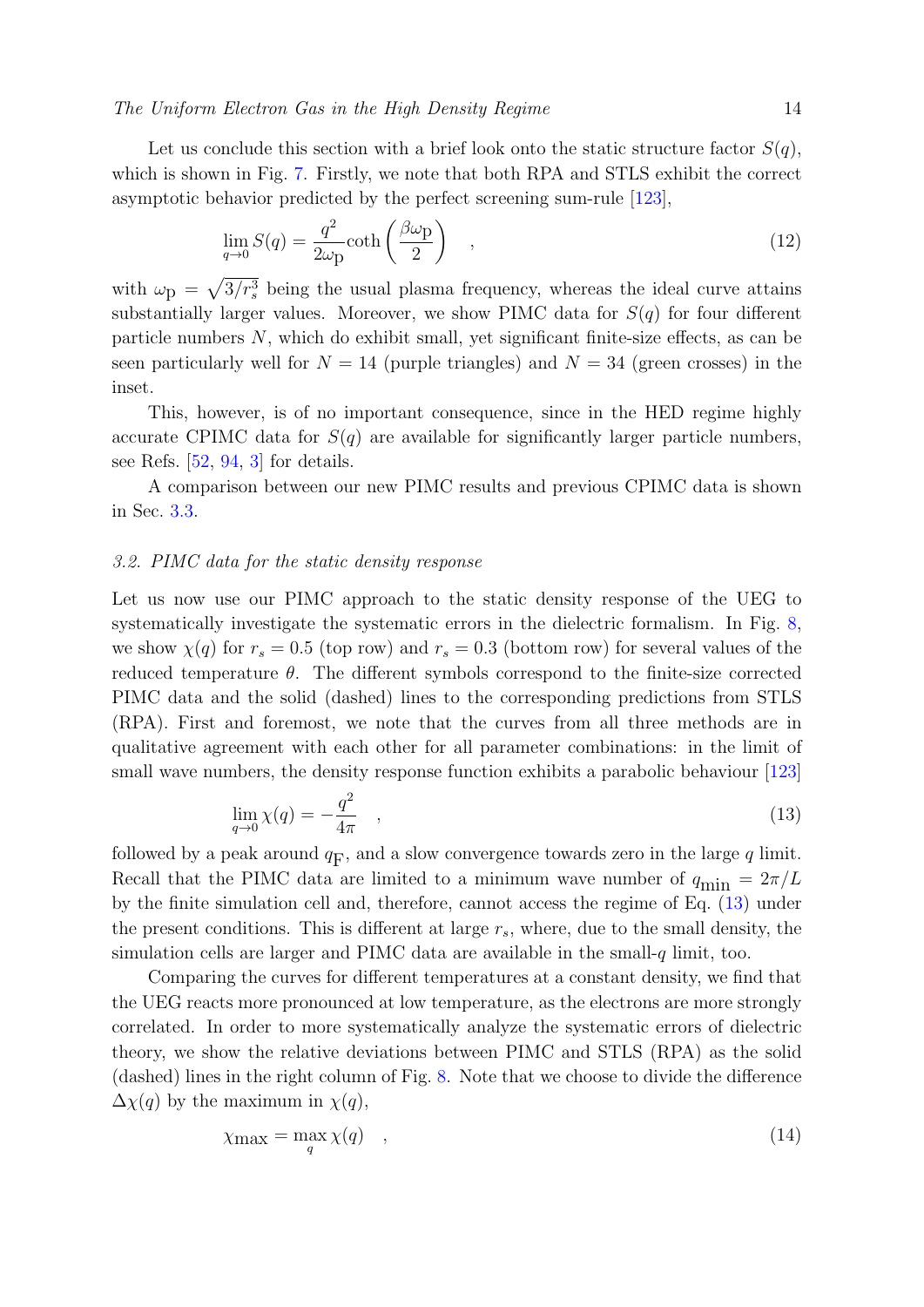

<span id="page-14-0"></span>**Figure 8.** The static density response function for  $r_s = 0.3$  and 0.5 for different temperatures. The colored symbols depict our finite-size corrected PIMC data for  $\chi(q)$ , and the solid (dashed) lines the corresponding results from STLS (RPA) at the same conditions. The right panel shows the relative deviation between our PIMC data and STLS (RPA), we a few temperatures have been omitted for better visibility.

and not by  $\chi(q)$  itself. The latter would lead to large systematic deviations when  $\chi(q)$ is small, which is potentially misleading, as one is typically interested in wave-number integrals over the density response, so that  $\chi_{\text{max}}$  is a more meaningful scale.

Overall, we always find the largest deviations around the Fermi wave numbers, as it is expected [\[76,](#page-25-17) [11,](#page-22-10) [75\]](#page-25-15), whereas they vanish in the limit of large wave numbers, where even RPA becomes exact. Furthermore, the relative size of the deviations is largest at low temperature where RPA (STLS) deviates from the PIMC data by a few percent ( $\sim$  1%), but nearly vanishes for the largest depicted temperature,  $\theta = 8$ , where we find  $\Delta\chi/\chi_{\rm max} \sim 0.1\%$ . This is expected, as exchange–correlation effects become less important with increasing  $\theta$ .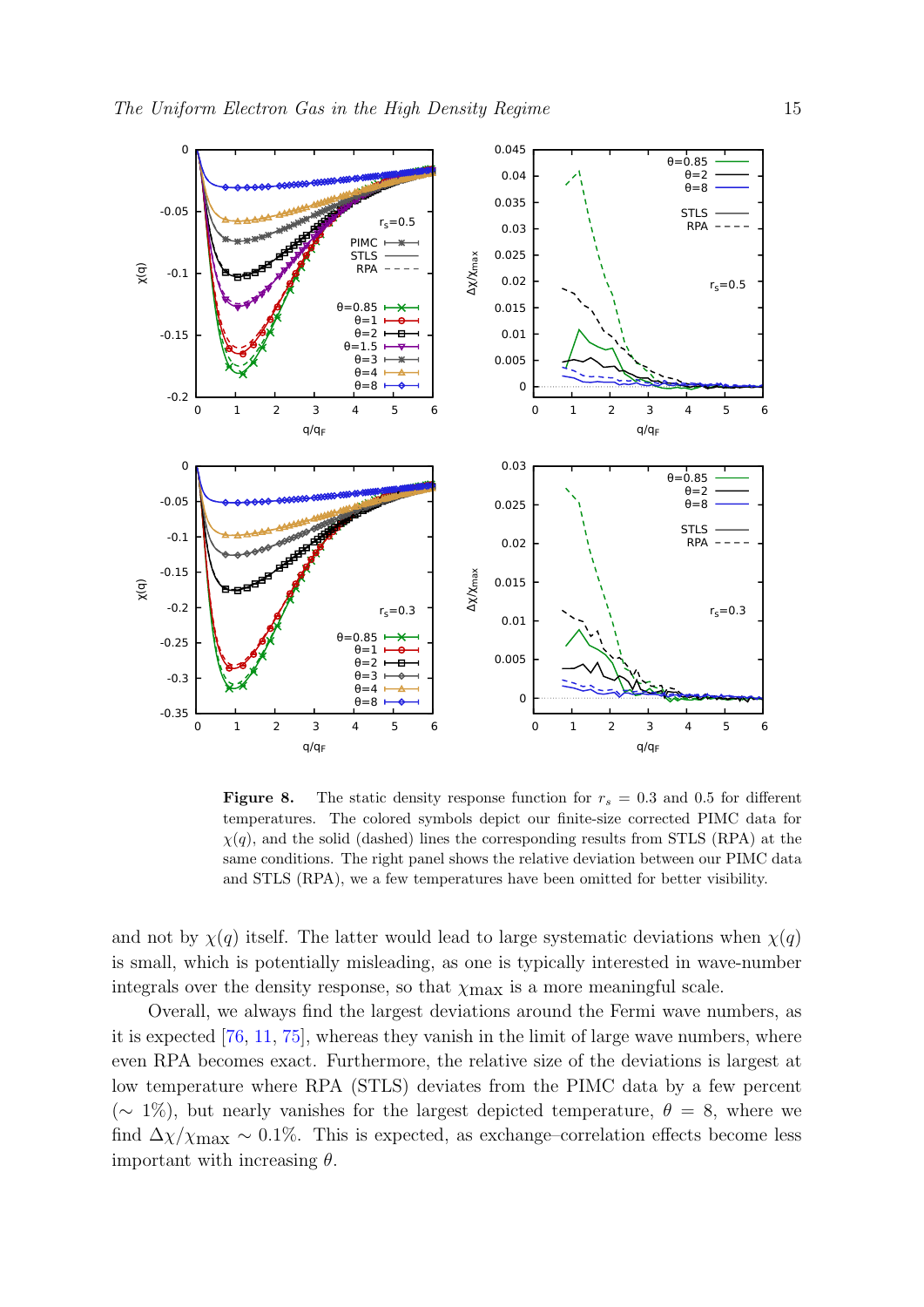

<span id="page-15-0"></span>**Figure 9.** The static density response function for  $r_s = 0.1$  and 0.05 for different temperatures. The colored symbols depict our finite-size corrected PIMC data for  $\chi(q)$ , and the solid (dashed) lines the corresponding results from STLS (RPA) at the same conditions. The right panel shows the relative deviation between our PIMC data and STLS (RPA), we a few temperatures have been omitted for better visibility.

Moreover, we observe that the dielectric theories always underestimate the magnitude of the density response  $(\chi_{\text{PIMC}}(q) - \chi_{\text{RPA}}/\text{STLS}(q))$  is negative), which is consistent to previous findings reported in Refs. [\[11,](#page-22-10) [75\]](#page-25-15). In addition, the approximate static LFC from STLS leads to a substantial improvement over RPA for all q-values (see Figs. [11](#page-17-0) and [12](#page-18-0) for a discussion of  $G(q)$  itself).

In Fig. [9,](#page-15-0) we show the same information as in Fig. [8,](#page-14-0) but for even larger densities,  $r_s = 0.1$  (top row) and  $r_s = 0.05$  (bottom row). Since we find the same qualitative behaviour as for  $r_s = 0.3$  and 0.5, we only point out some key differences: i) the PIMC data are limited to even larger values of  $q_{\rm min}$  due to the smaller simulation cell at higher density; ii) the systematic error in RPA and STLS is significantly smaller due to the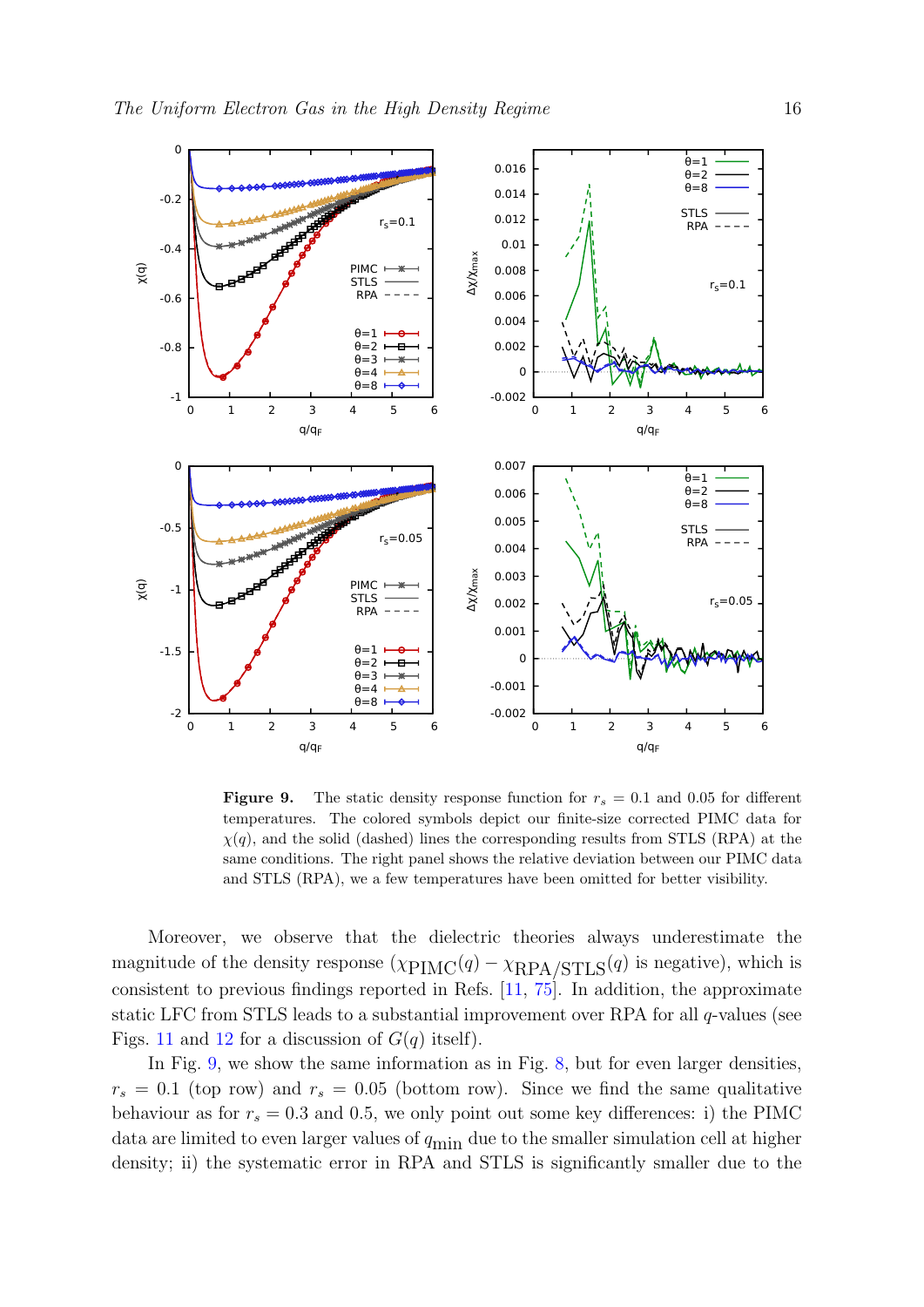

<span id="page-16-0"></span>**Figure 10.** The static density response function  $\chi(q)$  for  $\theta = 2$  and different  $r_s$ values. The results for  $r_s = 1$  fall into the warm dense matter regime and have been taken from Ref. [\[75\]](#page-25-15).

reduced coupling strength; iii) the influence of the static LFC from STLS is substantially reduced, and the solid and dashed lines are nearly identical.

Let us conclude the investigation of the static density response function of the UEG in the HED regime by considering its the dependence on the density parameter  $r_s$ . To this end, we plot  $\chi(q)$  for five different  $r_s$ -values in Fig. [10](#page-16-0) at a constant value of the reduced temperature,  $\theta = 2$ . Note that the  $r_s = 1$  results (blue diamonds) already fall into the WDM regime and have been taken from Ref. [\[75\]](#page-25-15). First and foremost, we note that the density response of the UEG to an external perturbation systematically increases towards small  $r_s$ . This can be easily understood by considering the relation [\[110,](#page-27-5) [113\]](#page-27-8)

$$
\Delta n(\mathbf{r}) = 2A\cos(\mathbf{r} \cdot \mathbf{q}) \chi(\mathbf{q}) \quad , \tag{15}
$$

which states that the induced density  $\Delta n(\mathbf{r})$  is proportional to the perturbation strength A, with  $\chi(\mathbf{q})$  being the pre-factor. Naturally,  $\Delta n(\mathbf{r})$  scales with the unperturbed density n, and, consequently, so does  $\chi(q)$ .

Further, we observe that the deviations between dielectric theories and our PIMC data monotonically decrease towards high density, as it is expected, and are hardly significant at  $r_s = 0.1$  and  $r_s = 0.05$ .

Another question that is interesting in its own right is the investigation of the static LFC in the HED regime. Let us first briefly revisit the issue of finite-size effects. While this was, at least in principle, already considered in Fig. [5](#page-10-0) for  $\theta = 4$  and  $r_s = 0.3$ , there the relatively large Monte Carlo error bars made the plot less conclusive. A better example for the investigation of  $G(q)$  is shown in Fig. [11,](#page-17-0) where the static LFC is plotted for  $r_s = 0.5$  and  $\theta = 2$  for three different system sizes. We note that these conditions are nearly optimal, as it combines a relatively large coupling strength with a manageable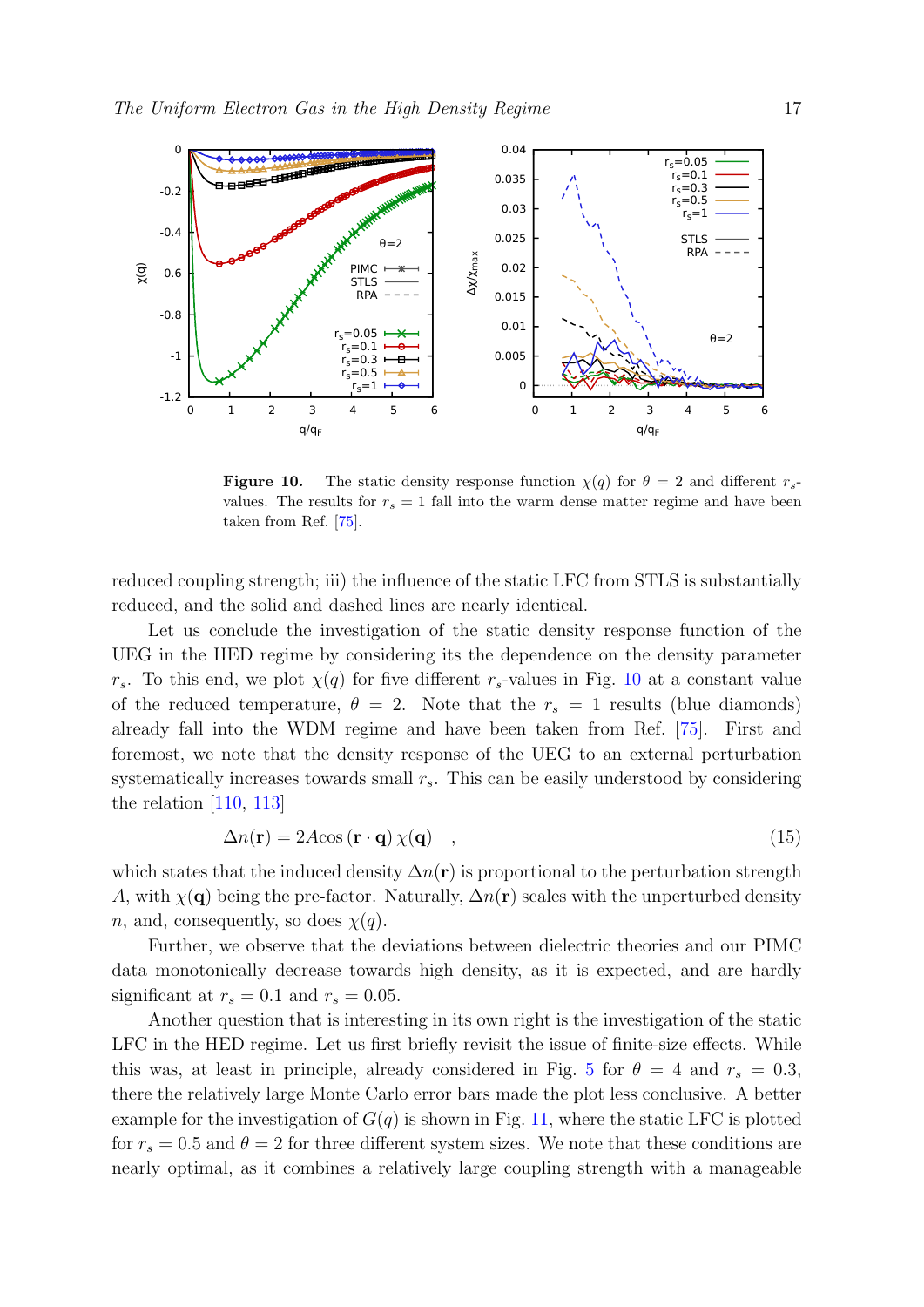

<span id="page-17-0"></span>**Figure 11.** Static local field correction at  $r_s = 0.5$  and  $\theta = 2$ . The green crosses, black squares, and purple triangles correspond to finite-size corrected PIMC data for  $N = 34, 20$ , and 14, respectively. The grey triangles show the uncorrected PIMC data for  $N = 14$ , and the solid red line the results from STLS.

manifestation of the fermion sign problem, and we find  $S \approx 0.086$  even for  $N = 34$ .

The green crosses, black squares, and purple triangles show finite-size corrected PIMC data for  $G(q)$  for  $N = 34, 20$ , and 14, respectively, and are in excellent agreement with each other over the entire depicted  $q$ -range. In contrast, the grey triangles correspond to the uncorrected PIMC data for  $N = 14$  [i.e., by directly using  $\chi_0(q)$ in the TDL in Eq. [\(8\)](#page-6-3)] and there appear substantial differences for all wave numbers.

The red line has been obtained using the STLS formalism and even qualitatively disagrees with the PIMC data everywhere. This is quite remarkable, as the density response function  $\chi(q)$  from STLS is very accurate and constitutes a substantial improvements over RPA with a maximum deviation of 0.5% around the Fermi wave number, cf. Fig. [8.](#page-14-0) Let us now entangle this seeming contradiction in detail. Firstly, we note that STLS is known to strongly violate the compressibility sum-rule [\[131\]](#page-25-19),

$$
\lim_{q \to 0} G(q, 0) = -\frac{q^2}{4\pi} \frac{\partial^2}{\partial n^2} (nf_{\text{XC}}) \quad , \tag{16}
$$

and, thus, does not give the correct limit in  $G(q)$  for small wave numbers. This, however, is of no consequence for  $\chi(q)$  itself, as both RPA and STLS become exact for  $q \to 0$ , cf. Eq. [\(13\)](#page-13-1). At intermediate wave numbers (around  $q = q<sub>F</sub>$ ), the static LFC from STLS is relatively close to the exact PIMC data, which leads to the substantial improvement over RPA regarding  $\chi(q)$  observed in Fig. [8.](#page-14-0) Upon further increasing q, the quality of the LFC from STLS deteriorates (this is also discussed in Ref. [\[76\]](#page-25-17)), but this is not necessarily reflected in  $\chi(q)$ , as the impact of  $G(q)$  on the latter is suppressed by the  $4\pi/q^2$  pre-factor in Eq. [\(1\)](#page-2-0).

Let us next discuss the qualitative behaviour of the PIMC data, which exhibit a broad maximum around  $q \approx 3q$ <sub>F</sub>, monotonically decrease thereafter, and even start to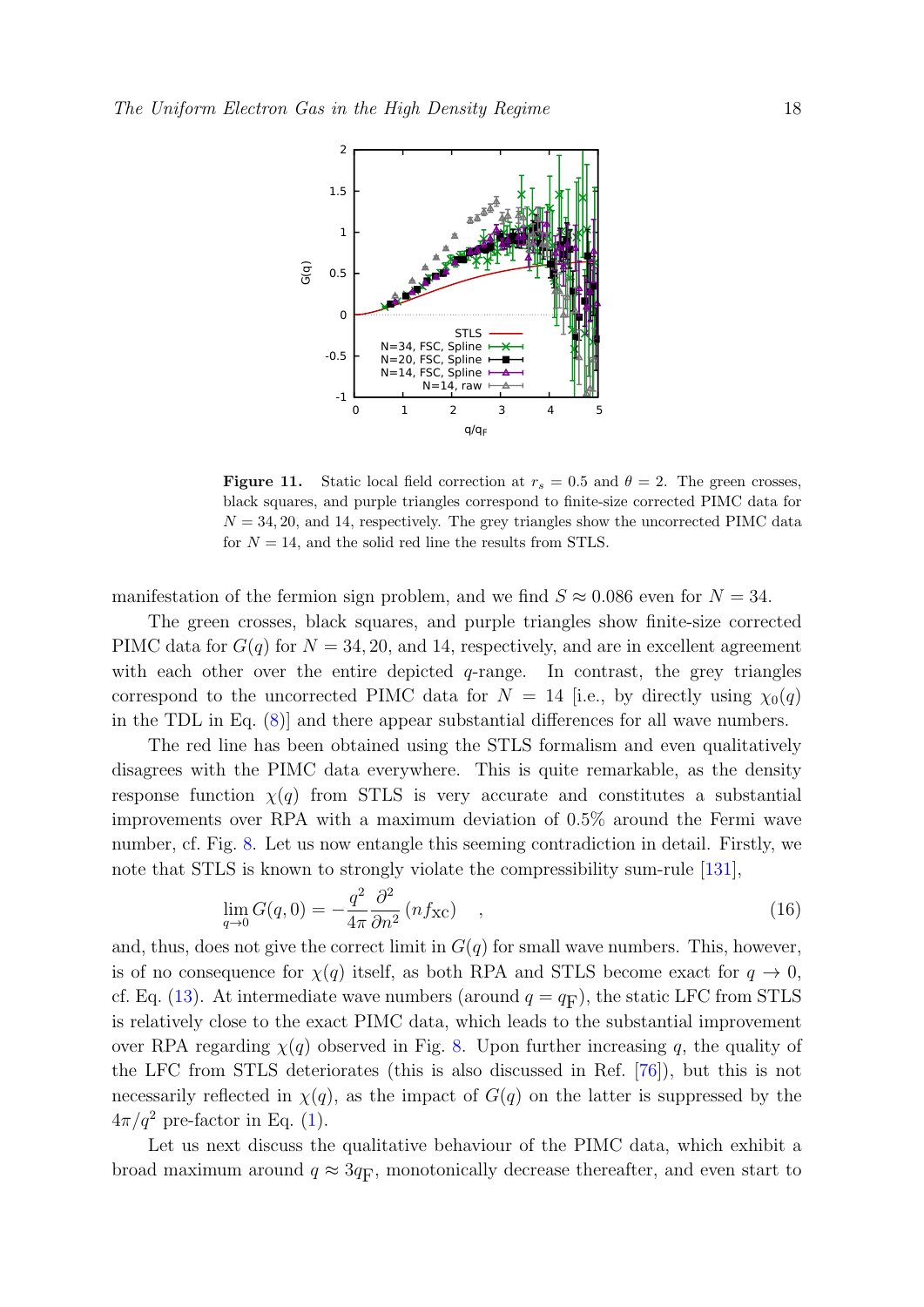

<span id="page-18-0"></span>**Figure 12.** Wave-number dependence of the static local field correction  $G(q)$  for  $r_s = 0.5$  (left) and 0.3 (right). The red circles, black squares, and yellow triangles depict our finite-size corrected PIMC data for  $\theta = 1, 2$ , and 4, respectively. The solid lines show the corresponding STLS results at the same conditions.

attain negative values for  $q \gtrsim 5q$ . The same behavior has been observed in Ref. [\[75\]](#page-25-15) for parts of the WDM regime, and was explained by the negative impact of exchange– correlation effects on the kinetic energy [\[124,](#page-27-19) [125\]](#page-27-20) at these conditions. In contrast, the STLS curve does not capture this feature and instead converges towards a constant value,

<span id="page-18-1"></span>
$$
\lim_{q \to \infty} G(q) = 1 - g(0) \quad , \tag{17}
$$

with  $q(0)$  being the pair correlation function at zero distance. More specifically, Eq. [\(17\)](#page-18-1) follows from the electronic cusp condition [\[126\]](#page-27-21), and holds for static approximations, i.e., theories where the frequency dependence in Eq. [\(1\)](#page-2-0) is neglected. Although our PIMC data for  $G(q)$ , too, are limited to the static case, they do not fall into this category, as the exact frequency dependence is built into the formalism via the propagation in the imaginary time.

Let us conclude this section with a more systematic comparison of our PIMC data for the static LFC to STLS. In Fig. [12,](#page-18-0) we show  $G(q)$  for  $r_s = 0.5$  (left panel) and  $r_s = 0.3$  (right panel) for three different temperatures. Firstly, we note that the quality of our PIMC results deteriorates with increasing density, as the effect of  $G(q)$  on  $\chi(q)$ decreases. For this reason, we do not show results for  $r_s = 0.1$  and  $r_s = 0.05$ , as the data are too noisy. Further, the PIMC data exhibit a maximum in the depicted q-range only for  $\theta = 1$ , as this feature is shifted to larger wave numbers for higher temperatures [\[75\]](#page-25-15). Finally, we find systematic errors in the STLS results for  $G(q)$  exceeding 100% even for  $r_s = 0.3$  and  $\theta = 4$ , where the density response function, the static structure factor, and the interaction energy are extremely accurate. In a nutshell, this means that dielectic theories become exact in the high-density/-temperature limit not because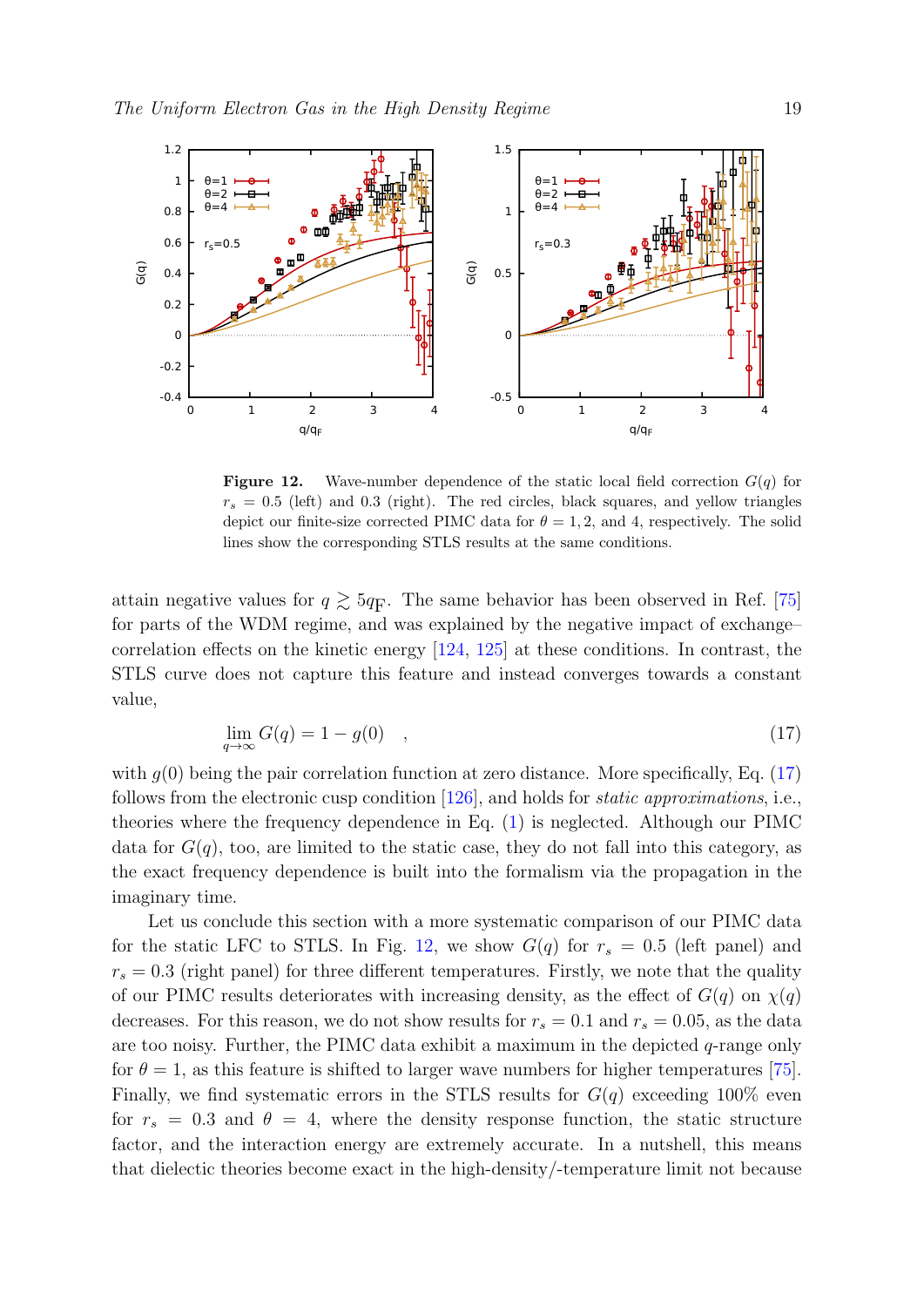

<span id="page-19-1"></span>Figure 13. Comparison of PIMC (colored symbols) and CPIMC data (black symbols) for the static structure factor  $S(q)$  at  $\theta = 2$  and  $r_s = 0.5$  (left) and  $r_s = 0.3$  (right). The crosses and triangles correspond to  $N = 20$  and  $N = 34$  unpolarized electrons. The bottom row shows the respective relative deviation between the two QMC methods.

of an improved description of the static LFC, but because the impact of the latter on physical observables simply vanishes.

## <span id="page-19-0"></span>3.3. Comparison to CPIMC results

Let us conclude the discussion of simulation data with a comparison between the standard PIMC results and previous, highly accurate CPIMC data [\[94,](#page-26-13) [52\]](#page-24-12). This is shown in Fig. [13](#page-19-1) for the static structure factor  $S(q)$  at  $\theta = 2$  and  $r_s = 0.5$  (left column) and  $r_s = 0.3$  (right column). Here, the colored symbols correspond to PIMC and the corresponding black symbols to CPIMC, and we show results for  $N = 20$  (crosses) and  $N = 34$  (triangles) unpolarized electrons. In both cases, the QMC data follow the same trend as RPA and STLS, whereas the ideal curve does not exhibit any screening effects and attains a finite value for  $q = 0$ . More importantly, the respective PIMC and CPIMC data for the same N cannot be distinguished within the given statistical uncertainty for all parameters. This can be seen particularly well in the bottom row, where we show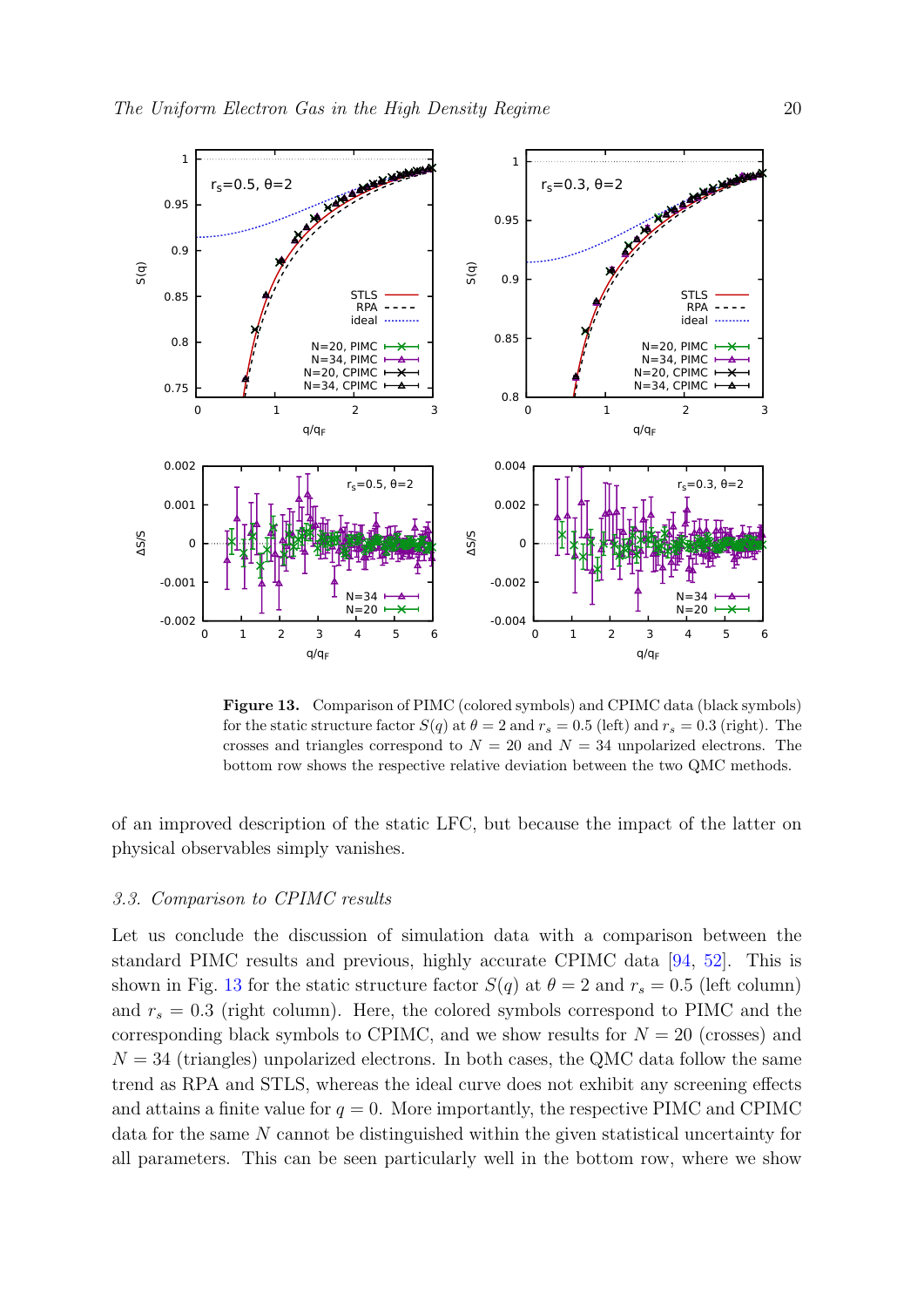

<span id="page-20-1"></span>Figure 14. Comparison of PIMC and CPIMC data for the ideal density response function  $\chi_0^N(q)$  for  $N=4$  unpolarized electrons at  $r_s=1$  and  $\theta=2,4$ .

the relative deviation between the data sets from the two different methods.

First and foremost, we stress the high accuracy of both data sets, with a statistical uncertainty of  $\Delta S/S \sim 10^{-4}$ . Moreover, we report perfect agreement between the two independent methods, with no systematic deviations over the entire wave-number range.

In Fig. [14,](#page-20-1) we show a similar comparison, but for the static density response function  $\chi_0^N(q)$  for  $N=4$  unpolarized ideal fermions at  $r_s=1$  and  $\theta=2$  (left) and  $\theta=4$  (right). Again, the agreement between PIMC (green crosses) and CPIMC (purple triangles) is perfect for all depicted data points, which constitutes a striking cross validation of our simulation methods: i) the simulations have been carried out by using two completely independent codes, and ii) the results for  $\chi_0^N(q)$  have been obtained via different routes. For PIMC, we compute the imaginary-time density–density correlation function  $F(q, \tau)$  and subsequently compute the density response function via integration, cf. Eq. [\(6\)](#page-6-1). Within CPIMC, on the other hand, we carry out a simulation with a finite but small twist-angle and subsequently insert the occupation numbers into a spectral representation. Yet, the two independent data sets agree with a relative accuracy of  $\Delta\chi/\chi \sim 10^{-4} - 10^{-5}$ , as can be seen in Fig. [15.](#page-21-0)

## <span id="page-20-0"></span>4. Summary and Outlook

In this work, we have presented extensive ab inito path integral Monte Carlo data for the static density response of the uniform electron gas in the high-energy-density regime,  $r_s \leq 0.5$ . This was achieved by computing exact results for the imaginary-time density–density correlation function  $F(q, \tau)$ , which, in turn, provides the full wavenumber dependence of the density response from a single simulation of the unperturbed system. Since the fermion sign problem [\[106\]](#page-27-0) limits our simulations to relatively small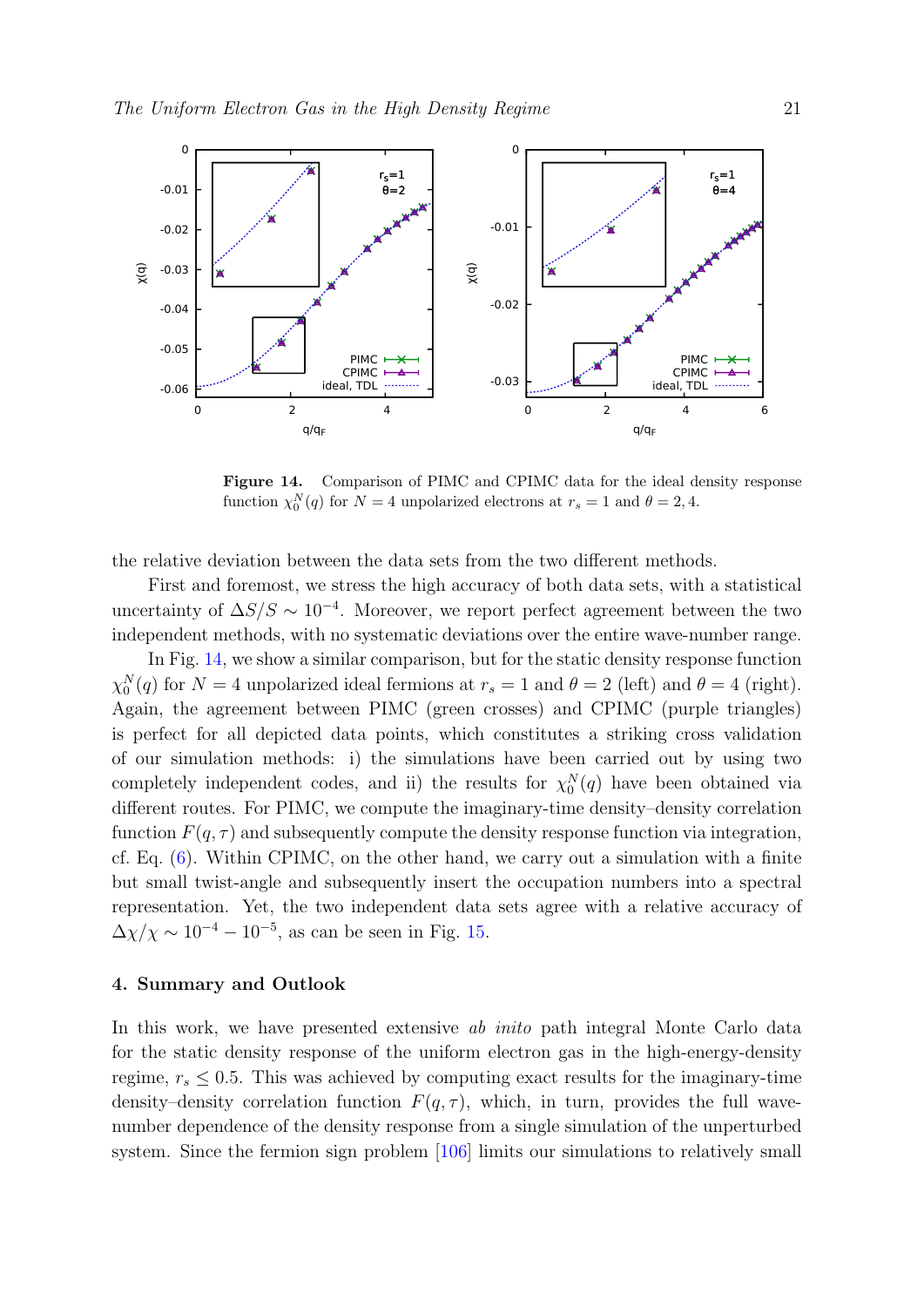

<span id="page-21-0"></span>Figure 15. Comparison of PIMC and CPIMC data for the ideal density response function  $\chi_0^N(q)$  for  $N=4$  unpolarized electrons at  $r_s=1$  and  $\theta=2,4$ .

particle numbers  $N \leq 34$ , we have applied finite-size corrections to our data and, in this way, removed any significant deviations to the respective thermodynamic limit.

Let us briefly summarize our key results as follows: i) we provide highly accurate benchmark data both for  $\chi(q)$  and  $G(q)$  for 24 density-temperature combinations in the range of  $0.85 \le \theta \le 8$  and  $0.05 \le r_s \le 0.5$ . These data are available online [\[127\]](#page-27-22) and can be used to benchmark new many-body approximations [\[80,](#page-25-20) [128,](#page-28-0) [129\]](#page-28-1); ii) we have compared the new results against both RPA and STLS. In the HED regime, both dielectric methods provide accurate results with a maximum deviation in  $\chi(q)$  of ~ 4%  $({\sim} 1\%)$  for RPA (STLS) at  $\theta = 0.85$  and  $r_s = 0.5$ . In this way, we have bridged the gap between previous PIMC simulation results in the WDM regime and beyond [\[75,](#page-25-15) [11,](#page-22-10) [76\]](#page-25-17) and perturbative expansions like dielectric theories [\[3,](#page-22-2) [130,](#page-25-18) [131\]](#page-25-19); iii) we have shown that our PIMC approach to the static density response converges towards RPA both for high temperatures and densities, and is in striking agreement to highly accurate CPIMC data, where they are available. This illustrates the consistency of our approach, and further corroborates our current understanding of the UEG at finite temperature.

In addition to being interesting in their own right, our simulation results can be used to extend previous parametrizations of the density response of the warm dense UEG [\[75\]](#page-25-15) to also incorporate the previously unexplored high-density limit. This can be particularly important for the construction of advanced functionals for density functional theory simulations based on the adiabatic connection formula and the fluctuation– dissipation theorem [\[71,](#page-25-11) [72,](#page-25-12) [73,](#page-25-13) [74\]](#page-25-14).

Moreover, we mention the possibility to use  $F(q, \tau)$  as a starting point for the reconstruction of the dynamic structure factor  $S(q,\omega)$ , which can be used to benchmark and improve approximations from many-body theory [\[32,](#page-23-16) [33,](#page-23-17) [34,](#page-23-18) [35\]](#page-23-19). Furthermore, PIMC simulations can be adapted to estimate the Matsubara Green function, which in turn gives access to the single-particle spectral function  $A(q,\omega)$  and the momentum distribution  $n(q)$ .

Finally, it is possible to modify the PIMC method to include first-order relativistic corrections, e.g., Refs. [\[132,](#page-28-2) [133\]](#page-28-3). Such simulations could be used to study the onset of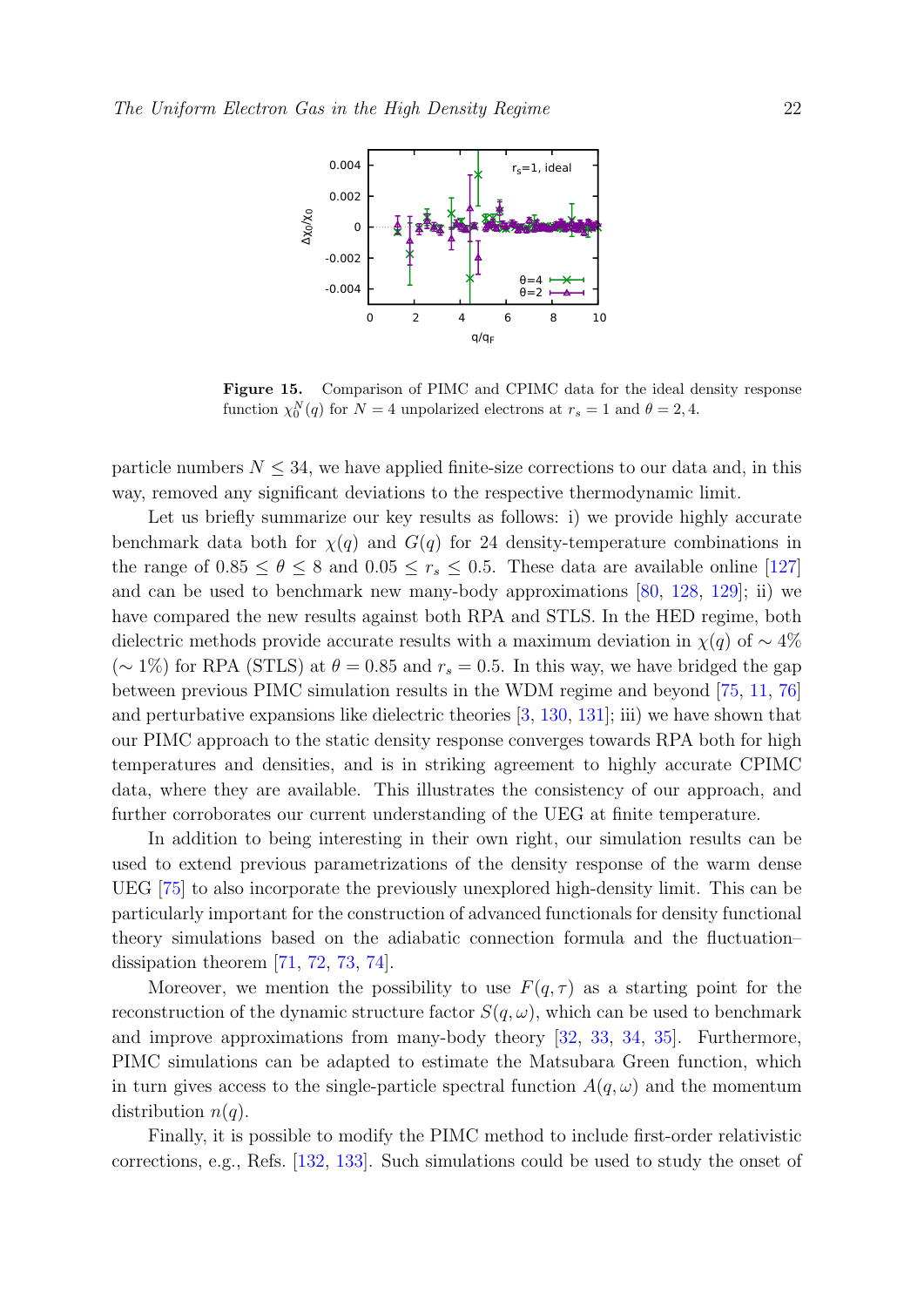relativistic effects of the UEG, which are not considered in current parametrizations [\[58,](#page-24-18) [134,](#page-28-4) [135\]](#page-28-5).

## Acknowledgments

This work has been supported by the Norddeutscher Verbund für Hoch- und Höchstleistungsrechnen (HLRN) via grant shp00015 for computing time.

TD acknowledges support by the Center for Advanced Systems Understanding (CASUS) which is financed by Germany's Federal Ministry of Education and Research (BMBF) and by the Saxon Ministry for Science and Art (SMWK) with tax funds on the basis of the budget approved by the Saxon State Parliament. ZM acknowledges support by the Ministry of Education and Science of the Republic of Kazakhstan under Grant No. BR05236730. SG acknowledges support by the Deutsche Forschungsgemeinschaft (DFG) via grants BO1366/13 and BO1366/15.

# References

- <span id="page-22-0"></span>[1] G. Giuliani and G. Vignale, Quantum Theory of the Electron Liquid, Cambridge University Press (2008)
- <span id="page-22-1"></span>[2] P.-F. Loos and P.M.W. Gill, The uniform electron gas, [Comput. Mol. Sci.](http://onlinelibrary.wiley.com/doi/10.1002/wcms.1257/abstract) 6, 410-429 (2016)
- <span id="page-22-2"></span>[3] T. Dornheim, S. Groth, and M. Bonitz, The uniform electron gas at warm dense matter conditions, [Phys. Reports](https://www.sciencedirect.com/science/article/abs/pii/S0370157318300516) 744, 1–86 (2018)
- <span id="page-22-3"></span>[4] G.D. Mahan, Many-Particle Physics, Springer Science+Business Media, New York (2000)
- <span id="page-22-4"></span>[5] E. Wigner, On the interaction of electrons in metals, [Phys. Rev.](https://journals.aps.org/pr/abstract/10.1103/PhysRev.46.1002) 46, 1002 (1934)
- <span id="page-22-5"></span>[6] N.D. Drummond, Z. Radnai, J.R. Trail, M.D. Towler, and R.J. Needs, Diffusion quantum Monte Carlo study of three-dimensional Wigner crystals, [Phys. Rev. B](https://journals.aps.org/prb/abstract/10.1103/PhysRevB.69.085116) 69, 085116 (2004)
- <span id="page-22-6"></span>[7] K. Utsumi and S. Ichimaru, Dielectric formulation of strongly coupled electron liquids at metallic densities. IV. Static properties in the low-density domain and the Wigner crystallization, [Phys. Rev. B](https://journals.aps.org/prb/abstract/10.1103/PhysRevB.24.3220) 24, 3220 (1981)
- <span id="page-22-7"></span>[8] Y. Takada and H. Yasuhara, Dynamical Structure Factor of the Homogeneous Electron Liquid: Its Accurate Shape and the Interpretation of Experiments on Aluminum, [Phys. Rev. Lett.](https://journals.aps.org/prl/abstract/10.1103/PhysRevLett.89.216402) 89, [216402](https://journals.aps.org/prl/abstract/10.1103/PhysRevLett.89.216402) (2002)
- <span id="page-22-8"></span>[9] Y. Takada, Emergence of an excitonic collective mode in the dilute electron gas, [Phys. Rev. B](https://journals.aps.org/prb/abstract/10.1103/PhysRevB.94.245106) 94, [245106](https://journals.aps.org/prb/abstract/10.1103/PhysRevB.94.245106) (2016)
- <span id="page-22-9"></span>[10] T. Dornheim, S. Groth, J. Vorberger, and M. Bonitz, Ab initio Path Integral Monte Carlo Results for the Dynamic Structure Factor of Correlated Electrons: From the Electron Liquid to Warm Dense Matter, [Phys. Rev. Lett.](https://journals.aps.org/prl/abstract/10.1103/PhysRevLett.121.255001) 121, 255001 (2018)
- <span id="page-22-10"></span>[11] S. Groth, T. Dornheim, and J. Vorberger, Ab Initio Path Integral Monte Carlo Approach to the Static and Dynamic Density Response of the Uniform Electron Gas, [Phys. Rev. B](https://link.aps.org/doi/10.1103/PhysRevB.99.235122) 99, 235122 (2019)
- <span id="page-22-11"></span>[12] D.M. Ceperley and B.J. Alder, Ground State of the Electron Gas by a Stochastic Method, [Phys.]( http://link.aps.org/doi/10.1103/PhysRevLett.45.566) [Rev. Lett.]( http://link.aps.org/doi/10.1103/PhysRevLett.45.566) 45, 566 (1980)
- <span id="page-22-12"></span>[13] S. Moroni, D.M. Ceperley, and G. Senatore, Static Response and Local Field Factor of the Electron Gas, [Phys. Rev. Lett.]( http://link.aps.org/doi/10.1103/PhysRevLett.75.689) 75, 689 (1995)
- <span id="page-22-13"></span>[14] G.G. Spink, R.J. Needs, and N.D. Drummond, Quantum Monte Carlo study of the threedimensional spin-polarized homogeneous electron gas, [Phys. Rev. B](https://journals.aps.org/prb/abstract/10.1103/PhysRevB.88.085121) 88, 085121 (2013)
- <span id="page-22-14"></span>[15] G. Ortiz and P. Ballone, Correlation energy, structure factor, radial distribution function, and momentum distribution of the spin-polarized uniform electron gas, *[Phys. Rev. B](https://journals.aps.org/prb/abstract/10.1103/PhysRevB.50.1391)* 50, 1391 (1994)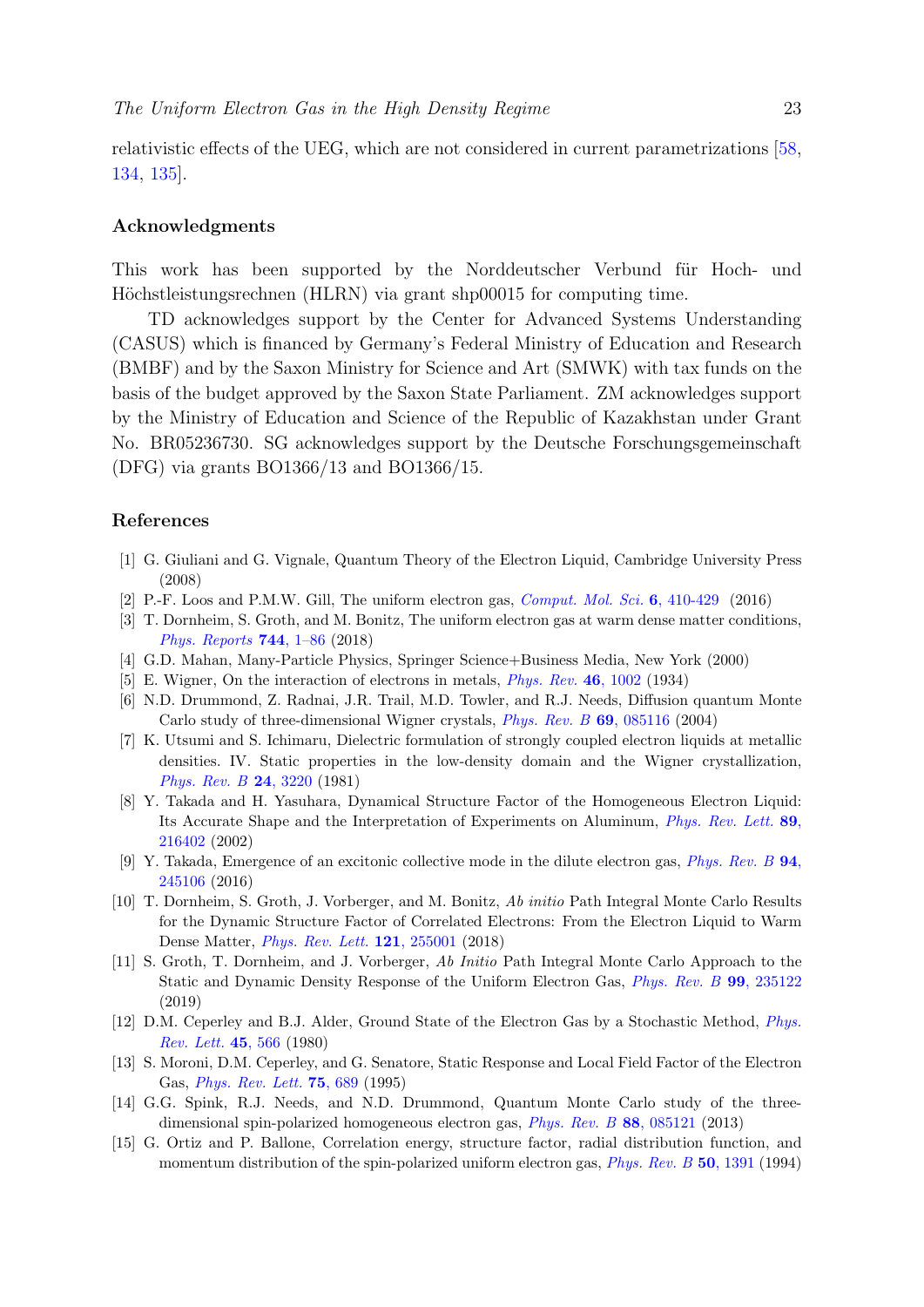- <span id="page-23-0"></span>[16] G. Ortiz, M. Harris, and P. Ballone, Zero Temperature Phases of the Electron Gas, [Phys. Rev. Lett.](https://journals.aps.org/prl/abstract/10.1103/PhysRevLett.82.5317) 82, 5317 (1999)
- <span id="page-23-1"></span>[17] R.O. Jones, Density functional theory: Its origins, rise to prominence, and future, [Rev. Mod. Phys.]( https://journals.aps.org/rmp/abstract/10.1103/RevModPhys.87.897 ) 87, 897 (2015)
- <span id="page-23-2"></span>[18] K. Burke, Perspective on density functional theory, [J. Chem. Phys.](https://aip.scitation.org/doi/10.1063/1.4704546) 136, 150901 (2012)
- <span id="page-23-3"></span>[19] V.E. Fortov, Extreme states of matter on Earth and in space, [Phys.-Usp.](https://www.turpion.org/php/paper.phtml?journal_id=pu&paper_id=6821) 52, 615–647 (2009)
- <span id="page-23-4"></span>[20] M.D. Knudson, M.P. Desjarlais, R.W. Lemke, T.R. Mattsson, M. French, N. Nettelmann, and R. Redmer, Probing the Interiors of the Ice Giants: Shock Compression of Water to 700 GPa and 3.8  $g/cm^3$ , *[Phys. Rev. Lett.](https://journals.aps.org/prl/abstract/10.1103/PhysRevLett.108.091102)* **108**, 091102 (2012)
- <span id="page-23-5"></span>[21] F. Soubiran, B. Militzer, K.P. Driver, and S. Zhang, Properties of hydrogen, helium, and silicon dioxide mixtures in giant planet interiors, [Phys. Plasmas](https://aip.scitation.org/doi/abs/10.1063/1.4978618) 24, 041401 (2017)
- <span id="page-23-6"></span>[22] M. Schöttler and R. Redmer, Ab Initio Calculation of the Miscibility Diagram for Hydrogen-Helium Mixtures, *[Phys. Rev. Lett.](https://journals.aps.org/prl/abstract/10.1103/PhysRevLett.120.115703)* **120**, 115703 (2018)
- <span id="page-23-7"></span>[23] S.X. Hu, B. Militzer, V.N. Goncharov, and S. Skupsky, [Phys. Rev. B](https://journals.aps.org/prb/abstract/10.1103/PhysRevB.84.224109) 84, 224109 (2011)
- <span id="page-23-8"></span>[24] L.B. Fletcher, H.J. Lee, T. Döpppner, E. Galtier, B. Nagler, P. Heimann, C. Fortmann, S. LePape, T. Ma, M. Millot, A. Pak, D. Turnbull, D.A. Chapman, D.O. Gericke, J. Vorberger, T. White, G. Gregori, M. Wei, B. Barbrel, R.W. Falcone, C.-C. Kao, H. Nuhn, J. Welch, U. Zastrau, P. Neumayer, J.B. Hastings, and S.H. Glenzer, Ultrabright X-ray laser scattering for dynamic warm dense matter physics, [Nat. Photonics](https://www.nature.com/articles/nphoton.2015.41) 9 274-279 (2015)
- <span id="page-23-9"></span>[25] E.I. Moses, R.N. Boyd, B.A. Remington, C.J. Keane, and R. Al-Ayat, The National Ignition Facility: Ushering in a new age for high energy density science, *[Phys. Plasmas](https://aip.scitation.org/doi/full/10.1063/1.3116505)* 16, 041006 (2009)
- <span id="page-23-10"></span>[26] T. Tschentscher, C. Bressler, J. Grünert, A. Madsen, A.P. Mancuso, M. Meyer, A. Scherz, H. Sinn, and U. Zastrau, Photon Beam Transport and Scientific Instruments at the European XFEL, [Appl. Sci.](https://www.mdpi.com/2076-3417/7/6/592/htm) 7, 592 (2017)
- <span id="page-23-11"></span>[27] K. Falk, Experimental methods for warm dense matter research, *[High Power Laser Sci. Eng.](https://www.cambridge.org/core/journals/high-power-laser-science-and-engineering/article/experimental-methods-for-warm-dense-matter-research/7205AE1029BEA0061044F84875F1CEDB)* 6, [e59](https://www.cambridge.org/core/journals/high-power-laser-science-and-engineering/article/experimental-methods-for-warm-dense-matter-research/7205AE1029BEA0061044F84875F1CEDB) (2018)
- <span id="page-23-12"></span>[28] M. Bonitz, T. Dornheim, Zh.A. Moldabekov, S. Zhang, P. Hamann, A. Filinov, K. Ramakrishna, and J. Vorberger, Ab initio simulation of warm dense matter, [arxiv:1912.09884](https://arxiv.org/abs/1912.09884)
- <span id="page-23-13"></span>[29] F. Graziani, M.P. Desjarlais, R. Redmer, and S.B. Trickey (eds.), Frontiers and Challenges in Warm Dense Matter, Springer International Publishing (2014)
- <span id="page-23-14"></span>[30] G. Stefanucci and R. van Leeuwen, Nonequilibrium Many-Body Theory of Quantum Systems: A Modern Introduction, Cambridge University Press, Cambridge, United Kingdom, 2013
- <span id="page-23-15"></span>[31] N. Schlünzen, J.-P. Joost, and M. Bonitz, Achieving the Ultimate Scaling Limit for Nonequilibrium Green Functions Simulations, Phys. Rev. Lett. (in press)
- <span id="page-23-16"></span>[32] N.-H. Kwong and M. Bonitz, Real-Time Kadanoff-Baym Approach to Plasma Oscillations in a Correlated Electron Gas, [Phys. Rev. Lett.](https://journals.aps.org/prl/abstract/10.1103/PhysRevLett.84.1768) 84, 1768 (2000)
- <span id="page-23-17"></span>[33] J.J. Kas and J.J. Rehr, Finite Temperature Greens Function Approach for Excited State and Thermodynamic Properties of Cool to Warm Dense Matter, [Phys. Rev. Lett.](https://journals.aps.org/prl/abstract/10.1103/PhysRevLett.119.176403) 119, 176403 (2017)
- <span id="page-23-18"></span>[34] J.J. Rehr and J.J. Kas, Exchange and correlation in finite-temperature TDDFT, [Eur. Phys. J. B](https://link.springer.com/article/10.1140/epjb/e2018-90063-3) 91, 153 (2018)
- <span id="page-23-19"></span>[35] T.S. Tan, J.J. Kas, and J.J. Rehr, Coulomb-hole and screened exchange in the electron self-energy at finite temperature, [Phys. Rev. B](https://journals.aps.org/prb/abstract/10.1103/PhysRevB.98.115125) 98, 115125 (2018)
- <span id="page-23-20"></span>[36] W.M.C. Foulkes, L. Mitas, R.J. Needs, and G. Rajagopal, Quantum Monte Carlo simulations of solids, [Rev. Mod. Phys.](https://journals.aps.org/rmp/abstract/10.1103/RevModPhys.73.33) 73, 33 (2001)
- <span id="page-23-21"></span>[37] D. Perez, B.P. Uberuaga, Y. Shim, J.G. Amar, and A.F. Voter, Accelerated Molecular Dynamics Methods: Introduction and Recent Developments, [Ann. Rep. Comp. Chem.](https://www.sciencedirect.com/science/article/pii/S1574140009005040) 5, 79-98 (2009)
- <span id="page-23-22"></span>[38] T. Dornheim, S. Groth, F.D. Malone, T. Schoof, T. Sjostrom, W.M.C. Foulkes, and M. Bonitz, Ab Initio Quantum Monte Carlo Simulation of the Warm Dense Electron Gas, *[Phys. Plasmas]( http://aip.scitation.org/doi/full/10.1063/1.4977920)* 24[, 056303]( http://aip.scitation.org/doi/full/10.1063/1.4977920) (2017)
- <span id="page-23-23"></span>[39] E. Brown, M.A. Morales, C. Pierleoni, and D. Ceperley, Quantum Monte Carlo Techniques and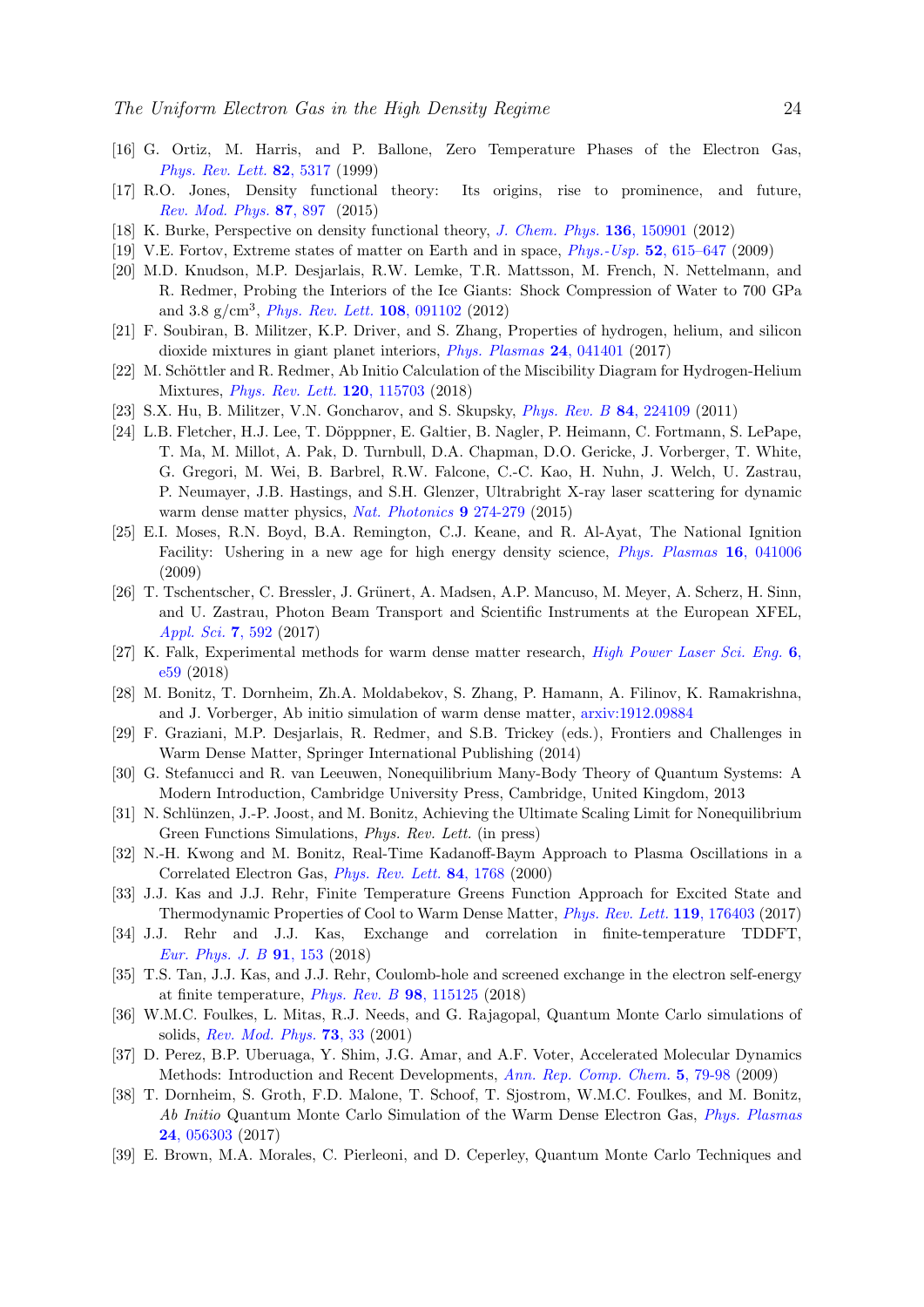Applications for Warm Dense Matter, in F. Graziani, M. P. Desjarlais, R. Redmer, and S. B. Trickey (Eds.), Frontiers and Challenges in Warm Dense Matter, Springer International Publishing (2014)

- <span id="page-24-0"></span>[40] M. Takahashi and M. Imada, Monte Carlo Calculation of Quantum Systems, [J. Phys. Soc. Jpn.](https://www.jstage.jst.go.jp/article/jpsj1946/53/3/53_3_963/_article/-char/ja/) 53, [963](https://www.jstage.jst.go.jp/article/jpsj1946/53/3/53_3_963/_article/-char/ja/) (1984)
- <span id="page-24-1"></span>[41] E.L. Pollock and D.M. Ceperley, Simulation of quantum many-body systems by path-integral methods, [Phys. Rev. B](https://journals.aps.org/prb/abstract/10.1103/PhysRevB.30.2555) 30, 2555 (1984)
- <span id="page-24-2"></span>[42] D.M. Ceperley, Path integrals in the theory of condensed helium, [Rev. Mod. Phys.](http://link.aps.org/doi/10.1103/RevModPhys.67.279) 67, 279-355 (1995)
- <span id="page-24-3"></span>[43] E.W. Brown, B.K. Clark, J.L. DuBois, and D.M. Ceperley, Path-Integral Monte Carlo Simulation of the Warm Dense Homogeneous Electron Gas, [Phys. Rev. Lett.](https://journals.aps.org/prl/abstract/10.1103/PhysRevLett.110.146405) 110, 146405 (2013)
- <span id="page-24-4"></span>[44] T. Schoof, S. Groth, J. Vorberger, and M. Bonitz, Ab Initio Thermodynamic Results for the Degenerate Electron Gas at Finite Temperature, [Phys. Rev. Lett.](https://journals.aps.org/prl/abstract/10.1103/PhysRevLett.115.130402) 115, 130402 (2015)
- <span id="page-24-5"></span>[45] F.D. Malone, N.S. Blunt, J.J. Shepherd, D.K.K. Lee, J.S. Spencer, and W.M.C. Foulkes, Interaction picture density matrix quantum Monte Carlo, [J. Chem. Phys.](https://aip.scitation.org/doi/abs/10.1063/1.4927434) 143, 044116 (2015)
- <span id="page-24-6"></span>[46] F.D. Malone, N.S. Blunt, E.W. Brown, D.K.K. Lee, J.S. Spencer, W.M.C. Foulkes, and J.J. Shepherd, Accurate Exchange-Correlation Energies for the Warm Dense Electron Gas, [Phys. Rev. Lett.](https://journals.aps.org/prl/abstract/10.1103/PhysRevLett.117.115701) 117, 115701 (2016)
- <span id="page-24-7"></span>[47] T. Dornheim, S. Groth, A. Filinov and M. Bonitz, Permutation blocking path integral Monte Carlo: a highly efficient approach to the simulation of strongly degenerate non-ideal fermions, [New J. Phys.]( http://iopscience.iop.org/1367-2630/17/7/073017 ) 17, 073017 (2015)
- <span id="page-24-8"></span>[48] T. Dornheim, T. Schoof, S. Groth, A. Filinov, and M. Bonitz, Permutation Blocking Path Integral Monte Carlo Approach to the Uniform Electron Gas at Finite Temperature, [J. Chem. Phys.]( http://scitation.aip.org/content/aip/journal/jcp/143/20/10.1063/1.4936145 ) 143[, 204101]( http://scitation.aip.org/content/aip/journal/jcp/143/20/10.1063/1.4936145 ) (2015)
- <span id="page-24-9"></span>[49] S. Groth, T. Schoof, T. Dornheim, and M. Bonitz, Ab Initio Quantum Monte Carlo Simulations of the Uniform Electron Gas without Fixed Nodes, [Phys. Rev. B]( http://link.aps.org/doi/10.1103/PhysRevB.93.085102 ) 93, 085102 (2016)
- <span id="page-24-10"></span>[50] T. Dornheim, S. Groth, T. Schoof, C. Hann, and M. Bonitz, Ab initio quantum Monte Carlo simulations of the Uniform electron gas without fixed nodes: The unpolarized case, *[Phys. Rev. B]( http://link.aps.org/doi/10.1103/PhysRevB.93.205134 )* 93[, 205134]( http://link.aps.org/doi/10.1103/PhysRevB.93.205134 ) (2016)
- <span id="page-24-11"></span>[51] J.L. DuBois, E.W. Brown, and B.J. Alder, Overcoming the Fermion Sign Problem in Homogeneous Systems, in E. Schwegler, B.M. Rubenstein, and S.B. Libby (Eds.), Advances in the Computational Sciences-Symposium in Honor of Dr Berni Alder's 90th Birthday, World Scientific, Singapore (2017)
- <span id="page-24-12"></span>[52] T. Dornheim, S. Groth, T. Sjostrom, F.D. Malone, W.M.C. Foulkes, and M. Bonitz, Ab Initio Quantum Monte Carlo Simulation of the Warm Dense Electron Gas in the Thermodynamic Limit, [Phys. Rev. Lett.]( http://link.aps.org/doi/10.1103/PhysRevLett.117.156403) 117, 156403 (2016)
- <span id="page-24-13"></span>[53] T. Dornheim, S. Groth, and M. Bonitz, Permutation Blocking Path Integral Monte Carlo Simulations of Degenerate Electrons at Finite Temperature, [Contrib. Plasma Phys.](https://onlinelibrary.wiley.com/doi/full/10.1002/ctpp.201800157) 59, [e201800157](https://onlinelibrary.wiley.com/doi/full/10.1002/ctpp.201800157) (2019)
- <span id="page-24-14"></span>[54] N.S. Blunt, T.W. Rogers, J.S. Spencer, and W.M.C. Foulkes, Density-matrix quantum Monte Carlo method, [Phys. Rev. B](https://journals.aps.org/prb/abstract/10.1103/PhysRevB.89.245124) 89, 245124 (2014)
- <span id="page-24-15"></span>[55] G.H. Booth, A.J.W. Thom, and A. Alavi, Fermion Monte Carlo without fixed nodes: A game of life, death, and annihilation in Slater determinant space, [J. Chem. Phys.](https://aip.scitation.org/doi/full/10.1063/1.3193710) 131, 054106 (2009)
- <span id="page-24-16"></span>[56] T. Schoof, M. Bonitz, A. Filinov, D. Hochstuhl, and J.W. Dufty, Configuration Path Integral Monte Carlo, [Contrib. Plasma Phys.](https://onlinelibrary.wiley.com/doi/abs/10.1002/ctpp.201100012) 51, 687-697 (2011)
- <span id="page-24-17"></span>[57] N. Metropolis, A.W. Rosenbluth, M.N. Rosenbluth, A.H. Teller, and E. Teller, Equation of State Calculations by Fast Computing Machines, [J. Chem. Phys.](https://aip.scitation.org/doi/abs/10.1063/1.1699114) 21, 1087 (1953)
- <span id="page-24-18"></span>[58] S. Groth, T. Dornheim, T. Sjostrom, F.D. Malone, W.M.C. Foulkes, and M. Bonitz, Ab initio Exchange–Correlation Free Energy of the Uniform Electron Gas at Warm Dense Matter Conditions, [Phys. Rev. Lett.](https://journals.aps.org/prl/abstract/10.1103/PhysRevLett.119.135001) 119, 135001 (2017)
- <span id="page-24-19"></span>[59] N.D. Mermin, Thermal Properties of the Inhomogeneous Electron Gas, [Phys. Rev.](https://journals.aps.org/pr/abstract/10.1103/PhysRev.137.A1441) 137, A1441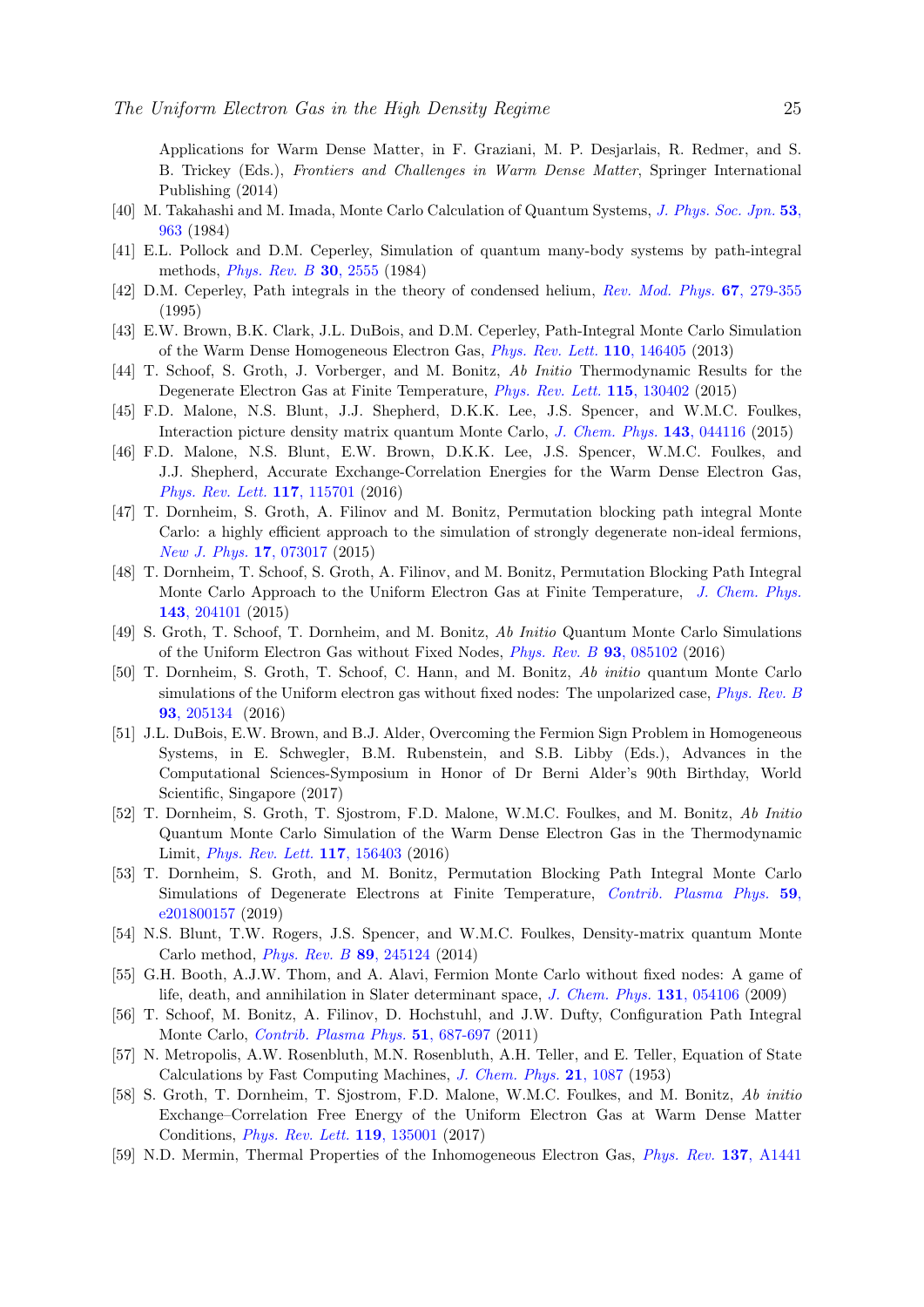(1965)

- <span id="page-25-0"></span>[60] U. Gupta and A.K. Rajagopal, Density functional formalism at finite temperatures with some applications, [Phys. Reports](https://www.sciencedirect.com/science/article/pii/0370157382900771) 87, 259-311 (1982)
- <span id="page-25-1"></span>[61] An extensive study of the impact of the exchange-correlation functional from Ref. [\[58\]](#page-24-18) on thermal DFT simulations of hydrogen is currently in preparation for publication.
- <span id="page-25-2"></span>[62] A.A. Kugler, Theory of the Local Field Correction in an Electron Gas, [J. Stat. Phys.]( http://link.springer.com/article/10.1007/BF01024183) 12, 35 (1975)
- <span id="page-25-3"></span>[63] M.P. Desjarlais, P. Michael C.R. Scullard, L.X. Benedict, H.D. Whitley, and R. Redmer, Densityfunctional calculations of transport properties in the nondegenerate limit and the role of electronelectron scattering *[Phys. Rev. E](https://journals.aps.org/pre/abstract/10.1103/PhysRevE.95.033203)*  $95, 033203$  (2017)
- <span id="page-25-4"></span>[64] M. Veysman, G. Röpke, M. Winkel, and H. Reinholz, Optical conductivity of warm dense matter within a wide frequency range using quantum statistical and kinetic approaches *[Phys. Rev. E](https://journals.aps.org/pre/abstract/10.1103/PhysRevE.94.013203).* 94[, 013203](https://journals.aps.org/pre/abstract/10.1103/PhysRevE.94.013203) (2016)
- <span id="page-25-5"></span>[65] G. Senatore, S. Moroni, and D.M. Ceperley, Local field factor and effective potentials in liquid metals, [J. Non-Cryst. Sol.](https://www.sciencedirect.com/science/article/pii/S002230939600316X) 205-207, 851-854 (1996)
- <span id="page-25-6"></span>[66] Zh.A. Moldabekov, S. Groth, T. Dornheim, H. Kählert, M. Bonitz, and T.S. Ramazanov, Structural characteristics of strongly coupled ions in a dense quantum plasma, [Phys. Rev. E](https://journals.aps.org/pre/abstract/10.1103/PhysRevE.98.023207) 98[, 023207](https://journals.aps.org/pre/abstract/10.1103/PhysRevE.98.023207) (2018)
- <span id="page-25-7"></span>[67] Zh.A. Moldabekov, H. Kählert, T. Dornheim, S. Groth, M. Bonitz, and T.S. Ramazanov, Dynamical structure factor of strongly coupled ions in a dense quantum plasma, [Phys. Rev. E](https://journals.aps.org/pre/abstract/10.1103/PhysRevE.99.053203) 99[, 053203](https://journals.aps.org/pre/abstract/10.1103/PhysRevE.99.053203) (2019)
- <span id="page-25-8"></span>[68] A. Diaw and M.S. Murillo, Generalized hydrodynamics model for strongly coupled plasmas, [Phys. Rev. E](https://journals.aps.org/pre/abstract/10.1103/PhysRevE.92.013107) 92, 013107 (2015)
- <span id="page-25-9"></span>[69] A. Diaw and M.S. Murillo, A viscous quantum hydrodynamics model based on dynamic density functional theory, [Sci. Reports](https://www.nature.com/articles/s41598-017-14414-9)  $7, 15352$  (2017)
- <span id="page-25-10"></span>[70] Zh.A. Moldabekov, M. Bonitz, and T.S. Ramazanov, Theoretical foundations of quantum hydrodynamics for plasmas, [Phys. Plasmas](https://aip.scitation.org/doi/abs/10.1063/1.5003910) 25, 031903 (2018)
- <span id="page-25-11"></span>[71] A. Pribram-Jones, P.E. Grabowski, and K. Burke, Thermal Density Functional Theory: Time-Dependent Linear Response and Approximate Functionals from the Fluctuation-Dissipation Theorem, [Phys. Rev. Lett.](https://journals.aps.org/prl/abstract/10.1103/PhysRevLett.116.233001) 116, 233001 (2016)
- <span id="page-25-12"></span>[72] D. Lu, Evaluation of model exchange-correlation kernels in the adiabatic connection fluctuationdissipation theorem for inhomogeneous systems, [J. Chem. Phys.](https://aip.scitation.org/doi/10.1063/1.4867538) 140, 18A520 (2014)
- <span id="page-25-13"></span>[73] C.E. Patrick and K.S. Thygesen, Adiabatic-connection fluctuation-dissipation DFT for the structural properties of solidsThe renormalized ALDA and electron gas kernels, [J. Chem. Phys.](https://aip.scitation.org/doi/10.1063/1.4919236) 143, 102802 (2015)
- <span id="page-25-14"></span>[74] A. Görling, Hierarchies of methods towards the exact Kohn-Sham correlation energy based on the adiabatic-connection fluctuation-dissipation theorem, [Phys. Rev. B](https://journals.aps.org/prb/abstract/10.1103/PhysRevB.99.235120) 99, 235120 (2019)
- <span id="page-25-15"></span>[75] T. Dornheim, J. Vorberger, S. Groth, N. Hoffmann, Zh.A. Moldabekov, and M. Bonitz, The Static Local Field Correction of the Warm Dense Electron Gas: An ab Initio Path Integral Monte Carlo Study and Machine Learning Representation, [J. Chem. Phys.](https://aip.scitation.org/doi/full/10.1063/1.5123013) 151, 194104 (2019)
- <span id="page-25-17"></span>[76] T. Dornheim, T. Sjostrom, S. Tanaka, and J. Vorberger, Strongly Coupled Electron Liquid: ab initio Path Integral Monte Carlo Simulations and Dielectric Theories, Phys. Rev. B (in press)
- <span id="page-25-16"></span>[77] M. Corradini, R. Del Sole, G. Onida, and M. Palummo, Analytical Expressions for the Local-Field Factor  $G(q)$  and the Exchange-Correlation Kernel  $K_{\rm xc}(r)$  of the Homogeneous Electron Gas, [Phys. Rev. B]( http://link.aps.org/doi/10.1103/PhysRevB.57.14569) 57, 14569 (1998)
- <span id="page-25-18"></span>[78] S. Tanaka and S. Ichimaru, Thermodynamics and Correlational Properties of Finite-Temperature Electron Liquids in the Singwi-Tosi-Land-Sjölander Approximation, [J. Phys. Soc. Jpn.]( http://journals.jps.jp/doi/abs/10.1143/JPSJ.55.2278 ) 55, 2278-[2289]( http://journals.jps.jp/doi/abs/10.1143/JPSJ.55.2278 ) (1986)
- <span id="page-25-19"></span>[79] T. Sjostrom, and J. Dufty, Uniform Electron Gas at Finite Temperatures, [Phys. Rev. B]( http://link.aps.org/doi/10.1103/PhysRevB.88.115123 ) 88, 115123 (2013)
- <span id="page-25-20"></span>[80] S. Tanaka, Correlational and thermodynamic properties of finite-temperature electron liquids in the hypernetted-chain approximation, [J. Chem. Phys.](https://aip.scitation.org/doi/abs/10.1063/1.4969071) 145, 214104 (2016)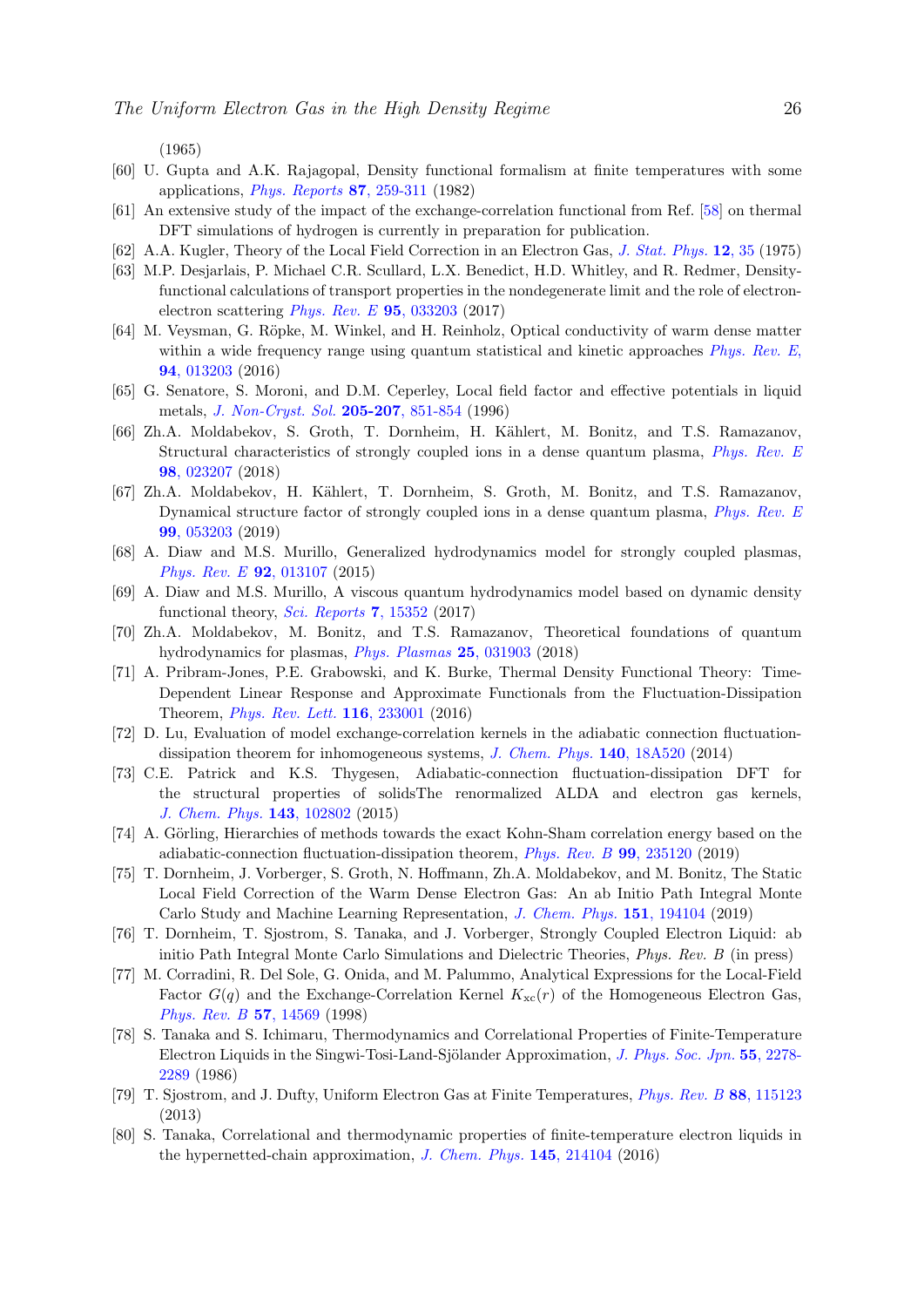- <span id="page-26-0"></span>[81] H. Iyetomi, K. Utsumi, and S. Ichimaru, Dielectric formulation of strongly coupled electron liquids at metallic densities. V. Possibility of a charge-density-wave instability, [Phys. Rev. B](https://journals.aps.org/prb/abstract/10.1103/PhysRevB.24.3226) 24, 3226 (1981)
- <span id="page-26-1"></span>[82] E. H. Gudmundsson, C. J. Pethick,, and R. I. Epstein, Structure of neutron star envelopes, Astrophysical Journal 272, 286 (1983).
- <span id="page-26-2"></span>[83] P. Haensel, A. Y. Potekhin, D. G. Yakovlev, Neutron Stars 1 Equation of State and Structure (Springer, New York 2007).
- <span id="page-26-3"></span>[84] V. E. Fortov, Extreme States of Matter (High Energy Density Physics, Second Edition) (Springer, Heidelberg, 2016).
- <span id="page-26-4"></span>[85] Stefano Atzeni, Jürgen Meyer-Ter-Vehn, The Physics of Inertial Fusion Beam Plasma Interaction Hydrodynamics, Hot Dense Matter (Oxford University Press, 2004).
- <span id="page-26-5"></span>[86] S. X. Hu, B. Militzer, V. N. Goncharov, and S. Skupsky, Strong Coupling and Degeneracy Effects in Inertial Confinement Fusion Implosions, Phys. Rev. Lett. 104, 235003 (2010)
- <span id="page-26-6"></span>[87] T. R. Boehly et al. Initial performance results of the OMEGA laser system, Optics Communications 133, 495506 (1997).
- <span id="page-26-7"></span>[88] A. Y. Potekhin, D. A. Baiko, P. Haensel, and D. G. Yakovlev, Astronomy and Astrophysics 346, 345 (1999).
- <span id="page-26-8"></span>[89] Heidi Reinholz, Ronald Redmer, and Stefan Nagel, Thermodynamic and transport properties of dense hydrogen plasmas, Phys. Rev. E 52, 5368 (1995).
- <span id="page-26-9"></span>[90] H. Reinholz, R. Redmer, G. Röpke, and A. Wierling, Long-wavelength limit of the dynamical local-field factor and dynamical conductivity of a two-component plasma, *Phys. Rev. E* 2000. 62, 5648.
- <span id="page-26-10"></span>[91] C. Fortmann, A. Wierling, and G. Röpke, Influence of local-field corrections on Thomson scattering in collision-dominated two-component plasmas, Phys. Rev. E 2010, 81, 026405.
- <span id="page-26-11"></span>[92] D. Bohm and D. Pines, A Collective Description of Electron Interactions: II. Collective vs Individual Particle Aspects of the Interactions, [Phys. Rev.](https://journals.aps.org/pr/abstract/10.1103/PhysRev.85.338) 85, 338 (1952)
- <span id="page-26-12"></span>[93] K.S. Singwi, M.P. Tosi, R.H. Land, and A. Sjölander, Electron Correlations at Metallic Densities, [Phys. Rev.]( http://link.aps.org/doi/10.1103/PhysRev.176.589) 176, 589 (1968)
- <span id="page-26-13"></span>[94] T. Dornheim, S. Groth, and M. Bonitz, Ab initio results for the Static Structure Factor of the Warm Dense Electron Gas, [Contrib. Plasma Phys.](https://onlinelibrary.wiley.com/doi/full/10.1002/ctpp.201700096) 57, 468-478 (2017)
- <span id="page-26-14"></span>[95] D. Chandler and P.G. Wolynes, Exploiting the isomorphism between quantum theory and classical statistical mechanics of polyatomic fluids, [J. Chem. Phys.](https://aip.scitation.org/doi/abs/10.1063/1.441588) 74, 4078 (1981)
- <span id="page-26-15"></span>[96] T. Dornheim, S. Groth, A. Filinov, and M. Bonitz, Path Integral Monte Carlo Simulation of Degenerate Electrons: Permutation-Cycle Properties, [J. Chem. Phys.](https://aip.scitation.org/doi/10.1063/1.5093171) 151, 014108 (2019)
- <span id="page-26-16"></span>[97] S. Saccani, S. Moroni, and M. Boninsegni, Excitation Spectrum of a Supersolid, [Phys. Rev. Lett.](https://journals.aps.org/prl/abstract/10.1103/PhysRevLett.108.175301) 108, 175301 (2012)
- <span id="page-26-17"></span>[98] T. Dornheim, A. Filinov, and M. Bonitz, Superfluidity of strongly correlated bosons in two- and three-dimensional traps,  $Phys. Rev. B$  91, 054503 (2015)
- <span id="page-26-18"></span>[99] A. Filinov, Correlation effects and collective excitations in bosonic bilayers: Role of quantum statistics, superfluidity, and the dimerization transition, [Phys. Rev. A](https://journals.aps.org/pra/abstract/10.1103/PhysRevA.94.013603) 94, 013603 (2016)
- <span id="page-26-19"></span>[100] B.K. Clark, M. Casula, and D.M. Ceperley, Hexatic and Mesoscopic Phases in a 2D Quantum Coulomb System, [Phys. Rev. Lett.](https://journals.aps.org/prl/abstract/10.1103/PhysRevLett.103.055701) 103, 055701 (2009)
- <span id="page-26-20"></span>[101] T. Dornheim, H. Thomsen, P. Ludwig, A. Filinov, and M. Bonitz, Analyzing Quantum Correlations Made Simple, [Contrib. Plasma Phys.](https://onlinelibrary.wiley.com/doi/abs/10.1002/ctpp.201500120) 56, 371-379 (2016)
- <span id="page-26-21"></span>[102] M. Boninsegni, N.V. Prokofev, and B.V. Svistunov, Worm algorithm and diagrammatic Monte Carlo: A new approach to continuous-space path integral Monte Carlo simulations, [Phys. Rev. E](https://journals.aps.org/pre/abstract/10.1103/PhysRevE.74.036701) 74, 036701 (2006)
- <span id="page-26-22"></span>[103] M. Boninsegni, N.V. Prokofev, and B.V. Svistunov, Worm Algorithm for Continuous-Space Path Integral Monte Carlo Simulations, [Phys. Rev. Lett.](https://journals.aps.org/prl/abstract/10.1103/PhysRevLett.96.070601) 96, 070601 (2006)
- <span id="page-26-23"></span>[104] M. Troyer and U.J. Wiese, Computational Complexity and Fundamental Limitations to Fermionic Quantum Monte Carlo Simulations, [Phys. Rev. Lett.](http://link.aps.org/doi/10.1103/PhysRevLett.94.170201) 94, 170201 (2005)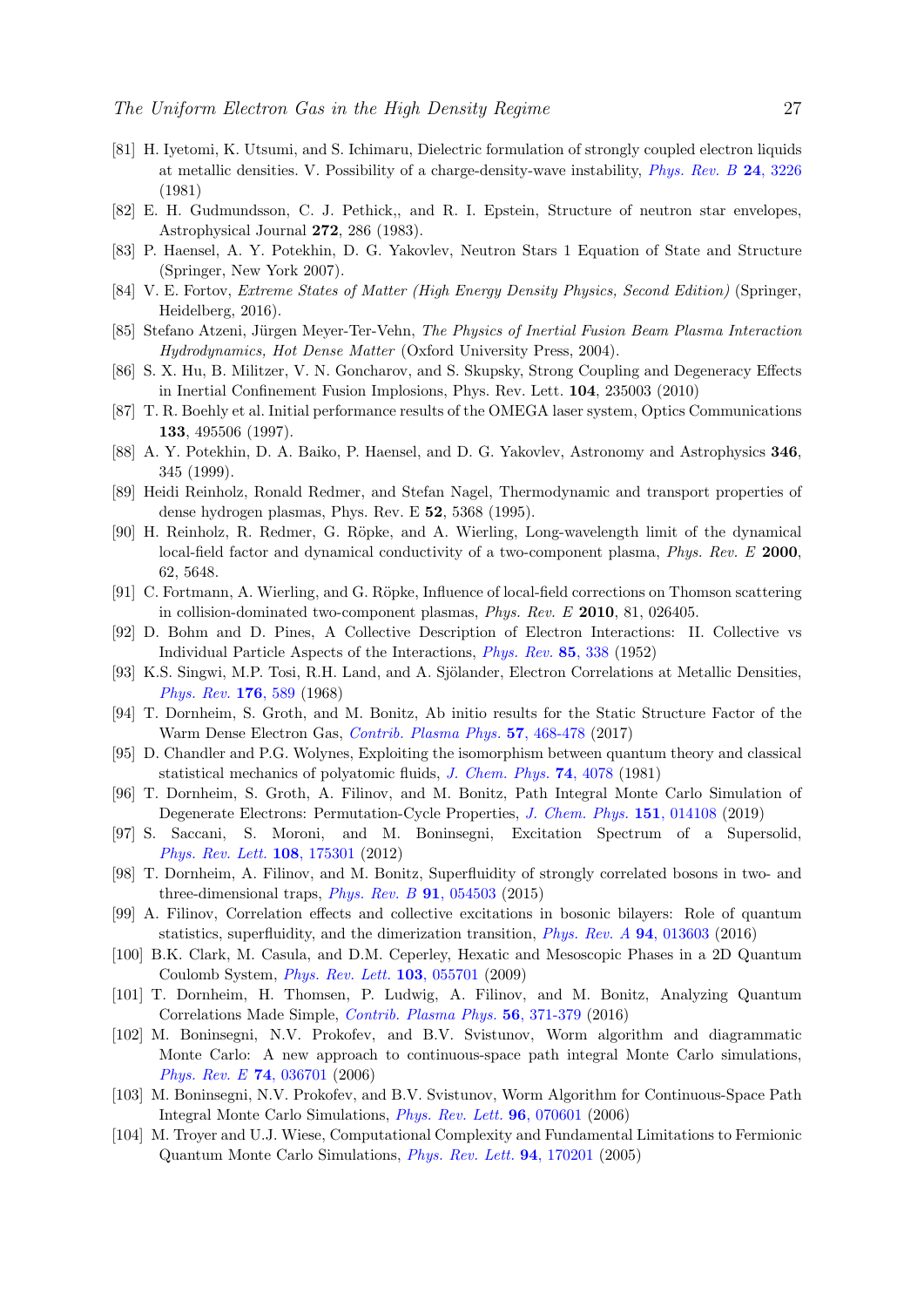- <span id="page-27-1"></span>[105] E.Y. Loh, J.E. Gubernatis, R.T. Scalettar, S.R. White, D.J. Scalapino and R.L. Sugar, Sign problem in the numerical simulation of many-electron systems, [Phys. Rev. B](http://link.aps.org/doi/10.1103/PhysRevB.41.9301) 41, 9301-9307 (1990)
- <span id="page-27-0"></span>[106] T. Dornheim, Fermion sign problem in path integral Monte Carlo simulations: Quantum dots, ultracold atoms, and warm dense matter, [Phys. Rev. E](https://journals.aps.org/pre/abstract/10.1103/PhysRevE.100.023307) 100, 023307 (2019)
- <span id="page-27-2"></span>[107] D.M. Ceperley, Path Integral Monte Carlo Methods for Fermions, Monte Carlo and Molecular Dynamics of Condensed Matter Systems, K. Binder and G. Ciccotti (Eds.), Bologna (Italy) (1996)
- <span id="page-27-3"></span>[108] F. Mezzacapo and M. Boninsegni, Structure, superfluidity, and quantum melting of hydrogen clusters, [Phys. Rev. A](https://journals.aps.org/pra/abstract/10.1103/PhysRevA.75.033201) 75, 033201 (2007)
- <span id="page-27-4"></span>[109] G. Sugiyama, C. Bowen, and B.J. Alder, Static dielectric response of charged bosons, [Phys. Rev. B](https://journals.aps.org/prb/abstract/10.1103/PhysRevB.46.13042) 46, 13042 (1992)
- <span id="page-27-5"></span>[110] S. Moroni, D.M. Ceperley, and G. Senatore, Static response from quantum Monte Carlo calculations, *[Phys. Rev. Lett.](https://journals.aps.org/prl/abstract/10.1103/PhysRevLett.69.1837)* **69**, 1837 (1992)
- <span id="page-27-6"></span>[111] C. Bowen, G. Sugiyama, and B.J. Alder, Static Dielectric Response of the Electron Gas, [Phys. Rev. B]( http://link.aps.org/doi/10.1103/PhysRevB.50.14838) 50, 14838 (1994)
- <span id="page-27-7"></span>[112] M. Buraczynski and A. Gezerlis, Static Response of Neutron Matter, [Phys. Rev. Lett.](https://journals.aps.org/prl/abstract/10.1103/PhysRevLett.116.152501) 116, 152501 (2016)
- <span id="page-27-8"></span>[113] T. Dornheim, S. Groth, J. Vorberger, and M. Bonitz, Permutation Blocking Path Integral Monte Carlo approach to the Static Density Response of the Warm Dense Electron Gas, [Phys. Rev. E](https://journals.aps.org/pre/abstract/10.1103/PhysRevE.96.023203) 96, 023203 (2017)
- <span id="page-27-9"></span>[114] S. Groth, T. Dornheim, and M. Bonitz, Configuration Path Integral Monte Carlo approach to the Static Density Response of the Warm Dense Electron Gas, [J. Chem. Phys.](https://aip.scitation.org/doi/abs/10.1063/1.4999907) 147, 164108 (2017)
- <span id="page-27-10"></span>[115] S.H. Glenzer and R. Redmer, X-ray Thomson scattering in high energy density plasmas, [Rev. Mod. Phys.](https://journals.aps.org/rmp/abstract/10.1103/RevModPhys.81.1625) 81, 1625 (2009)
- <span id="page-27-11"></span>[116] D. Thirumalai and B.J. Berne, On the calculation of time correlation functions in quantum systems: Path integral techniques, [J. Chem. Phys.](https://aip.scitation.org/doi/abs/10.1063/1.445597) 79, 5029 (1983)
- <span id="page-27-12"></span>[117] E. Gallicchio and B.J. Berne, The absorption spectrum of the solvated electron in fluid helium by maximum entropy inversion of imaginary time correlation functions from path integral Monte Carlo simulations, [J. Chem. Phys.](https://aip.scitation.org/doi/abs/10.1063/1.467892) 101, 9909 (1994)
- <span id="page-27-13"></span>[118] M. Boninsegni and D.M. Ceperley, Density fluctuations in liquid <sup>4</sup>He. Path integrals and maximum entropy, J. Low. Temp. Phys. 104, 339-357 (1996)
- <span id="page-27-14"></span>[119] A. Filinov and M. Bonitz, Collective and single-particle excitations in two-dimensional dipolar Bose gases, [Phys. Rev. A](https://journals.aps.org/pra/abstract/10.1103/PhysRevA.86.043628) 86, 043628 (2012)
- <span id="page-27-15"></span>[120] S. Groth, Strongly Degenerate Nonideal Fermi Systems: Configuration Path Integral Monte Carlo Simulation, MSc. thesis, Chrisitan-Albrechts-Universität zu Kiel (2014)
- <span id="page-27-16"></span>[121] M. Jarrell and J.E. Gubernatis, Bayesian inference and the analytic continuation of imaginarytime quantum Monte Carlo data, [Phys. Reports](https://www.sciencedirect.com/science/article/abs/pii/0370157395000747) 269, 133-195 (1996)
- <span id="page-27-17"></span>[122] J. Schött, E.G.C.P. van Loon, I.L.M. Locht, M.I. Katsnelson, and I. Di Marco, Comparison between methods of analytical continuation for bosonic functions, [Phys. Rev. B](https://journals.aps.org/prb/abstract/10.1103/PhysRevB.94.245140) 94, 245140 (2016)
- <span id="page-27-18"></span>[123] A.A. Kugler, Bounds for Some Equilibrium Properties of an Electron Gas, [Phys. Rev. A](https://journals.aps.org/pra/abstract/10.1103/PhysRevA.1.1688) 1, 1688 (1970)
- <span id="page-27-19"></span>[124] B. Militzer and E.L. Pollock, Lowering of the kinetic energy in interacting quantum systems, [Phys. Rev. Lett.](https://journals.aps.org/prl/abstract/10.1103/PhysRevLett.89.280401) 89, 280401 (2002)
- <span id="page-27-20"></span>[125] W.D. Kraeft, M. Schlanges, J. Vorberger, and H.E. DeWitt, Kinetic and correlation energies and distribution functions of dense plasmas, [Phys. Rev. E](https://journals.aps.org/pre/abstract/10.1103/PhysRevE.66.046405) 66, 046405 (2002)
- <span id="page-27-21"></span>[126] J.C. Kimball, Short-Range Correlations and Electron-Gas Response Functions, [Phys. Rev. A](https://journals.aps.org/pra/abstract/10.1103/PhysRevA.7.1648) 7, [1648](https://journals.aps.org/pra/abstract/10.1103/PhysRevA.7.1648) (1973)
- <span id="page-27-22"></span>[127] A link to a Github repository containing all our PIMC data both for  $\chi(q)$  and  $G(q)$  will be made available upon publication.